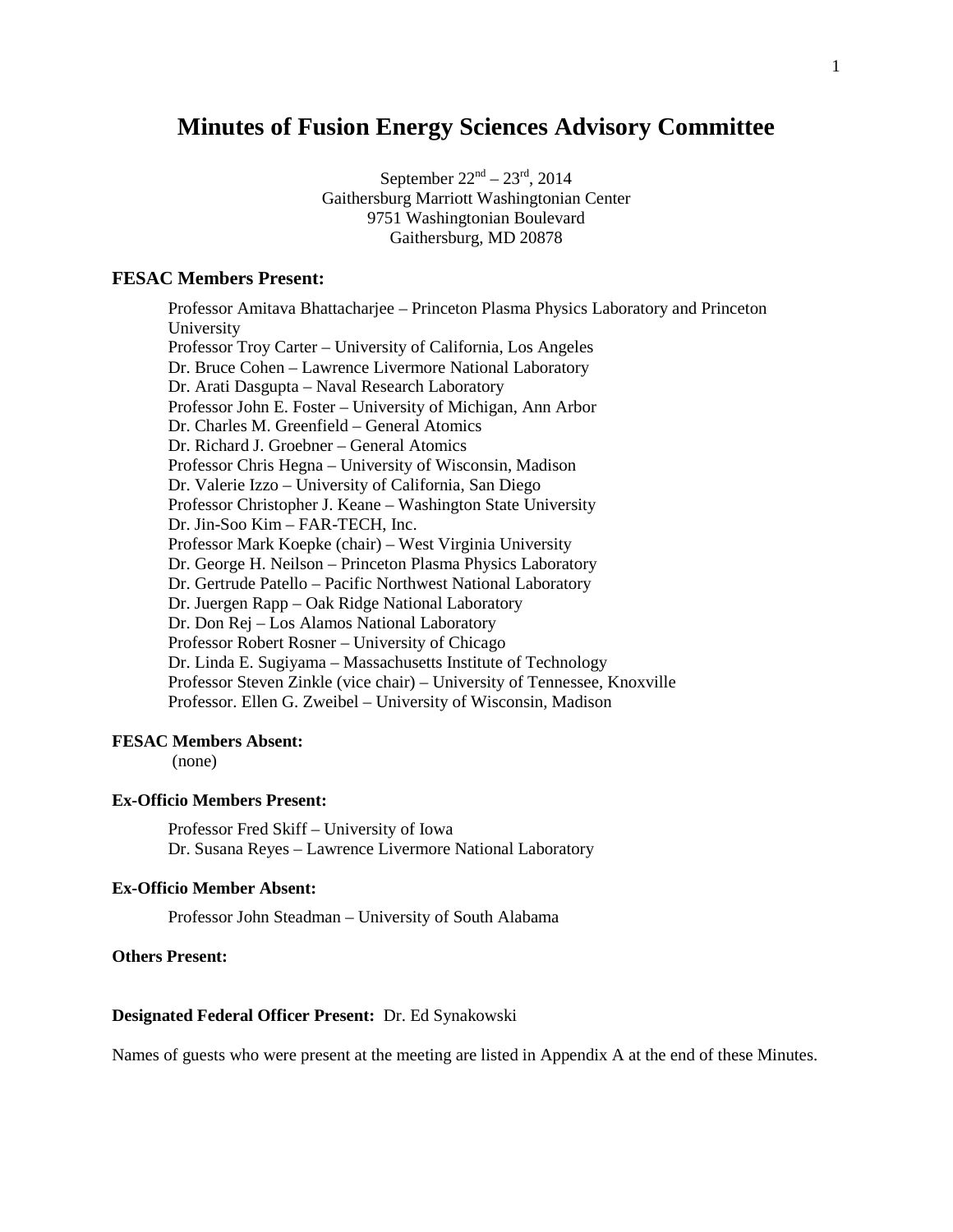Note: virtually all of the speakers and FESAC members thanked the sub panel members who prepared the Strategic Planning (SP) Panel report for their hard work.

# **Monday, September 22nd, 2014**

#### 1. Call to Order

The meeting was opened at 8:30 a.m. on Monday, September  $22<sup>nd</sup>$  by Dr. Mark Koepke, the FESAC chair, who discussed the meeting agenda for approximately seven minutes with no slides. He mentioned that on Tuesday there would be three discussions unrelated to the main topic of this meeting, including a presentation on multi-disciplinary team science from the Office of Biological and Environmental Research; the ITER project status; and the 2014 Committee of Visitors. He said that most of the meeting would be dedicated to a discussion and consideration of the FESAC strategic planning panel report by the FESAC members, and comments by members of the public.

## **2. DOE/SC Perspectives by Dr. Patricia Dehmer**

Dr. Patricia Dehmer indicated that she didn't want to use much time since the subcommittee report is the main topic today. She stated that DOE has begun to engage the Administration seriously about the FY16 budget—this timing is business as usual. She also observed that the Office of Science Presidential Appointment nominees are languishing, although a new Deputy Secretary of Energy was confirmed last week.

She then spoke for approximately 30 minutes on the topic of a summary of surveys of workforce development needs in the Office of Science.

The motivation for this study is that in the Fall 2013 "pass back" for the FY14 Presidential Budget Request, OMB directed cuts to STEM education and workforce training programs in more than 10 federal agencies including DOE. Some affected DoE STEM programs had already made plans to phase out (one of which was the National Undergraduate Fellowship program of FES for which \$500K was added for FY14 for the Workforce Development for Teachers and Sciences (WDTS), completely accommodating that program). In response, the Office of Science issued an SC-wide charge to identify STEM disciplines in which significantly greater emphasis in workforce training at the graduate student or postdoc levels is needed to address gaps in current and future Office of Science mission needs. In this charge, each of SC's six Federal advisory committees, seven SEC associate directors, and 10 SC laboratory directors were asked for their assessment of STEM-related issues in academia and DOE laboratories, and for recommendations for programs at the graduate student or postdoc levels that could address discipline specific workforce development needs.

The Office of Science received responses from everyone who was polled. Interdisciplinary sciences were emphasized in many responses. Several crosscutting areas were identified, including computational sciences, accelerator and detector R&D, instrumentation, and nuclear chemistry/radio chemistry. The Computational Sciences Graduate Fellowship was the single highest-cited program it was also cited as a model for training in other disciplines. Dr. Dehmer said that DOE is trying to use this program as a wedge for retaining other programs. The report concluded that a number of STEM training programs were identified as appropriate for Materials Sciences and Engineering (MSE) and that a number of STEM training programs involve the DOE labs.

One major comment from responders to the surveys is that "the demand for graduates and postdocs in computational sciences and engineering far exceeds the supply from academic institutions." With specific regard to FESAC workforce development needs, the survey covered three broad areas: magnetic fusion energy sciences and engineering, high energy density laboratory plasma/inertial fusion energy sciences, and discovery plasma science (DPS). Key points were, unlike DPS, the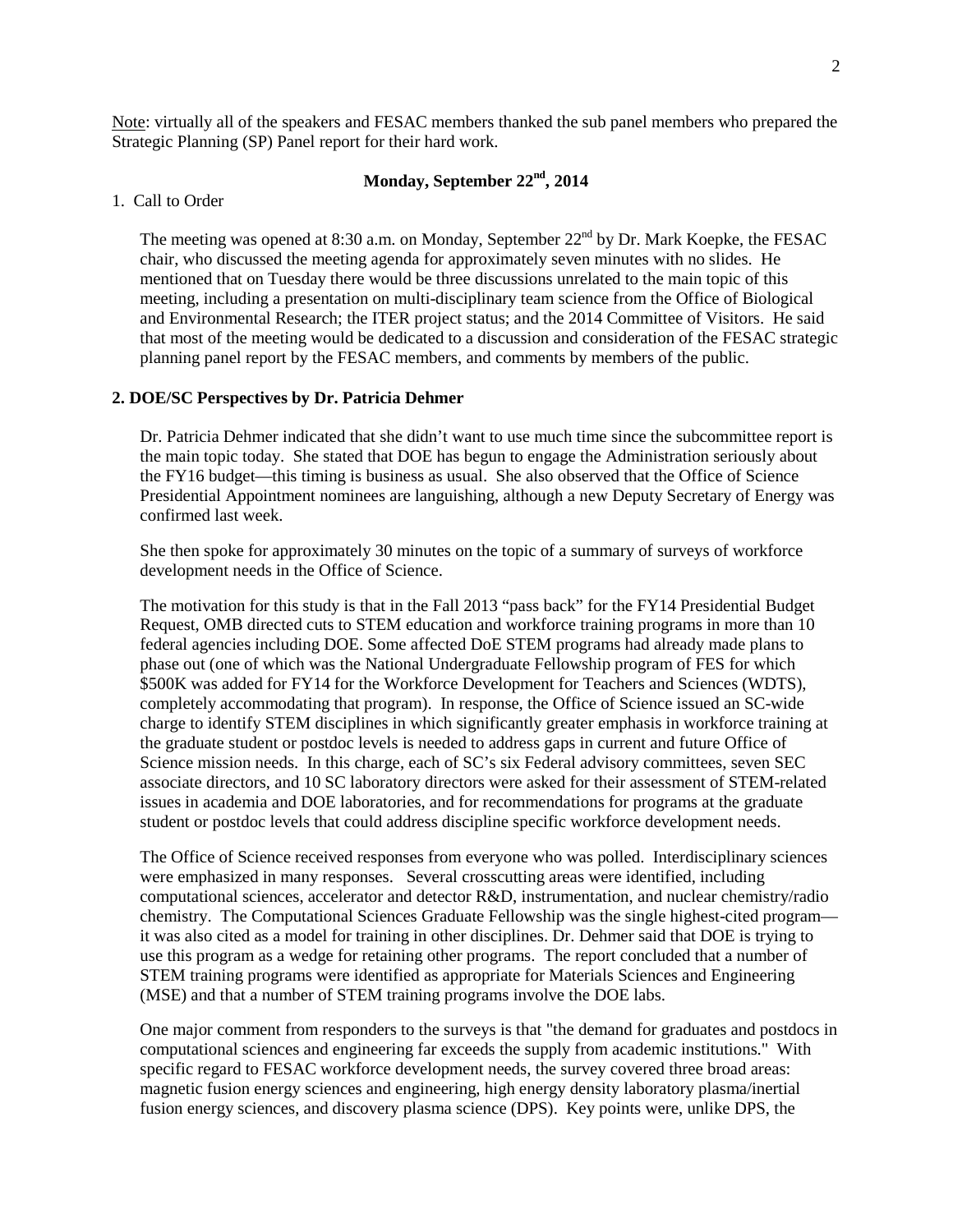diagnostics and emerging disciplines in fusion engineering sciences, including fusion materials science, are poorly represented in curricula even though those disciplines are in high demand. Emerging disciplines and fusion energy sciences represent the largest potential gaps in workforce development. Summer school seminars and internships, in collaborations with national labs, and increased support for developing and delivering needed curriculum topics, would help address workforce development needs.

Dr. Dehmer indicated that, of all the responses from advisory committees, the survey results provided by FESAC were one of the most thorough studies—it polled groups and conducted surveys. This resulted in thoughtful and far-reaching advice. She is using this report as a foundation. The results of all groups will be seen in several days. DOE will engage in serious discussions with OMB and OSTP to devise programs that are appropriate for mission-driven agencies and for agencies with assets (for example, the asset of having national labs), as well as agencies whose workforce needs will not be addressed by the National Science Foundation or other programs. FESAC did a very thorough job; it was very impressive.

# **3. DOE/FES Perspectives by Dr. Ed Synakowski**

Dr. Ed Synakowski delivered a nominally 60 minute talk on the topic of DOE/FES perspectives.

He first welcomed the new FESAC members and noted that the nature of the SP Panel effort [to prepare the report] has been extraordinary. He noted that FESAC provides help to the fusion community and its governance and provides cogent advice to SC. He observed that how we, the fusion community, project ourselves to our stakeholders on Capitol Hill is vital.

Dr. Synakowski then conveyed his personal view that the fusion program must evolve despite the administration's challenging budget outlook. In addition, ITER has immense challenges, but it is the vehicle for our next step.

DOE is nearly complete in a high-level reorganization of the structure of the fusion program elements. The subprogram elements will be categorized into two major areas:

- Burning plasma science, which includes
	- 1. Foundations: understand the fundamentals of plasma transport, macro-stability, wave-particle interactions, and plasma-wall interactions. Advanced tokamak, spherical tokamak, theory and simulation, heating and fueling systems, and magnet technology. The experimental effort will focus on domestic facilities.
	- 2. Long pulse: establish the basis for indefinitely maintaining the burning plasma state and developing materials that can function in this environment. Long pulse superconducting tokamak, long pulse stellarator, materials science and fusion nuclear science. The experimental effort will build on domestic capabilities and will involve international partnership.
	- 3. High-power: the challenge in the high-power thrust is to establish the scientific basis for robust control of self-heated and burning plasmas. Test the fundamentals and long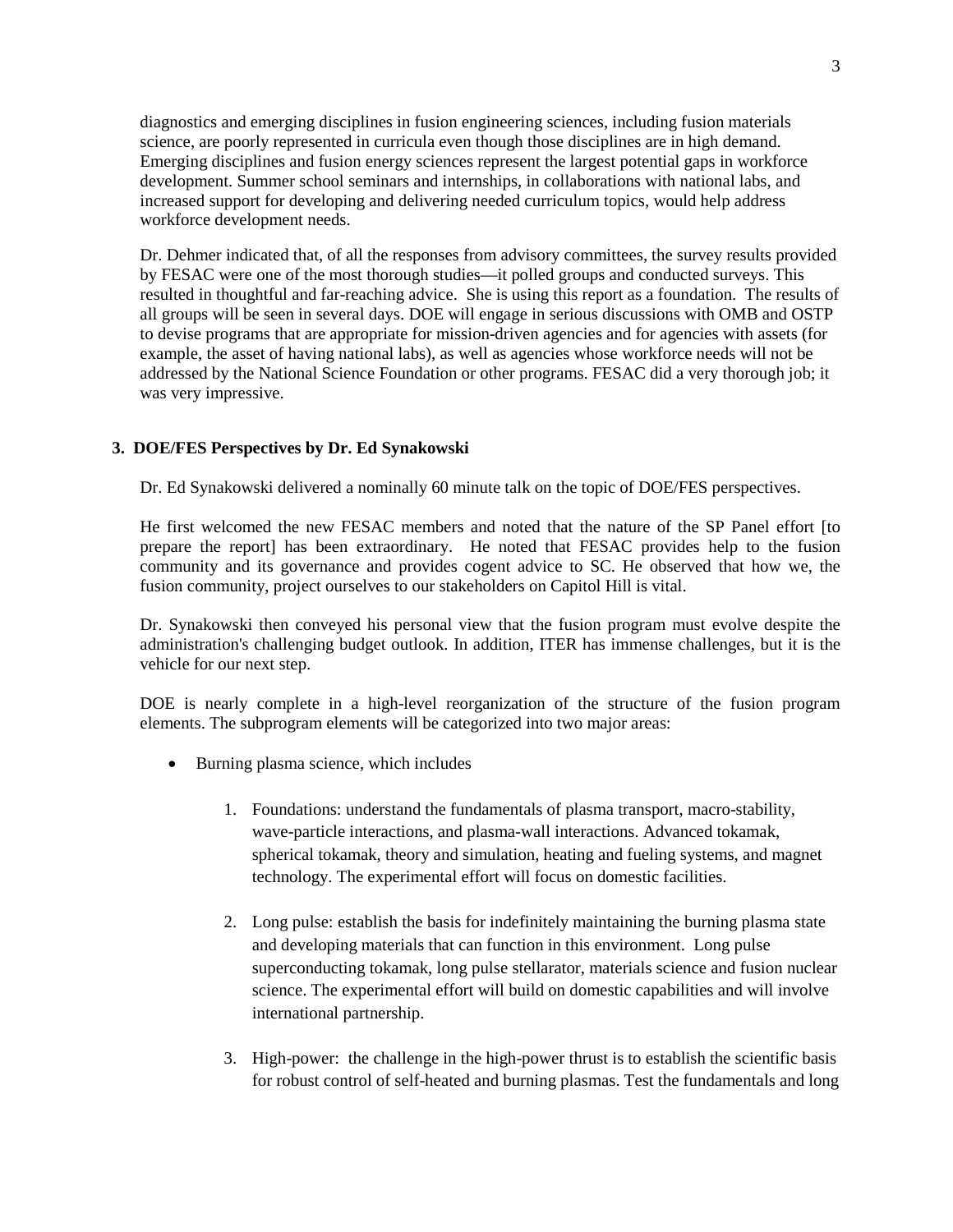pulse science at reactor scale. The experimental effort is focused around the ITER research program.

• DPS: includes general plasma science, high-energy-density laboratory plasma, exploratory magnetized plasma research, and measurement innovation.

Dr. Synakowski has been presenting the FES program along these axes in recent public talks with the Administration and Capitol Hill in terms of this new structure. The budget narrative also is organized around this program structure, albeit with the same information. FES presented the FES program to the Panel using these subprogram elements.

GAO report: Dr. Synakowski then discussed the recent Government Accountability Office review of the ITER cost and schedule. The final report was issued in June 2014 and made four recommendations that were accepted by the Office of Science.

- 1. Revise and update the project cost estimate.
- 2. Present at the next ITER Council meeting a proposal that describes the actions DOE believes need to be taken to define a reliable project schedule and improve the ITER Organization project management.
- 3. Use that schedule to propose a funding plan for the U.S. ITER project, approve the performance, develop a baseline for the finalized cost and schedule estimates, and communicate this information to Congress.
- 4. Set a specific date for completing a strategic plan for the U.S. fusion program that addresses DOE's priorities for the overall U.S. fusion program in light of U.S. ITER project costs. Involve FESAC in development of the plan.

ITER management developments: in response to the 2013 management assessment report containing 11 recommendations, the ITER Council has set up three working groups: succession planning, management performance, and improved ITER Organization/domestic agency interactions. A selection board has been formed to initiate the succession process for the ITER Director General. The goal is to have a selected candidate approved by the ITER Council at its November 2014 meeting.

Dr. Bob Iotti, described by Dr. Synakowski as "a real force of nature," is the new Council chair and has invoked management changes. With help from FES (Dr. John Glowienka), he is trying to change the ITER Council from a diplomatic approach to a board-of-directors approach. Dr. Iotti is trying to get decisions made on the spot. The ITER Director General selection committee met for the first time in Paris on July 15, 2014 with Dr. Iotti present as an observer. In about a week, a short list of candidates for the ITER directorship will be interviewed in Paris.

Budget and other developments: the Senate and Congress have passed a short-term continuing resolution for fiscal year 2015 to fund programs through December  $11^{th}$ , 2014. FES is working on funding allocations based on this continuing resolution.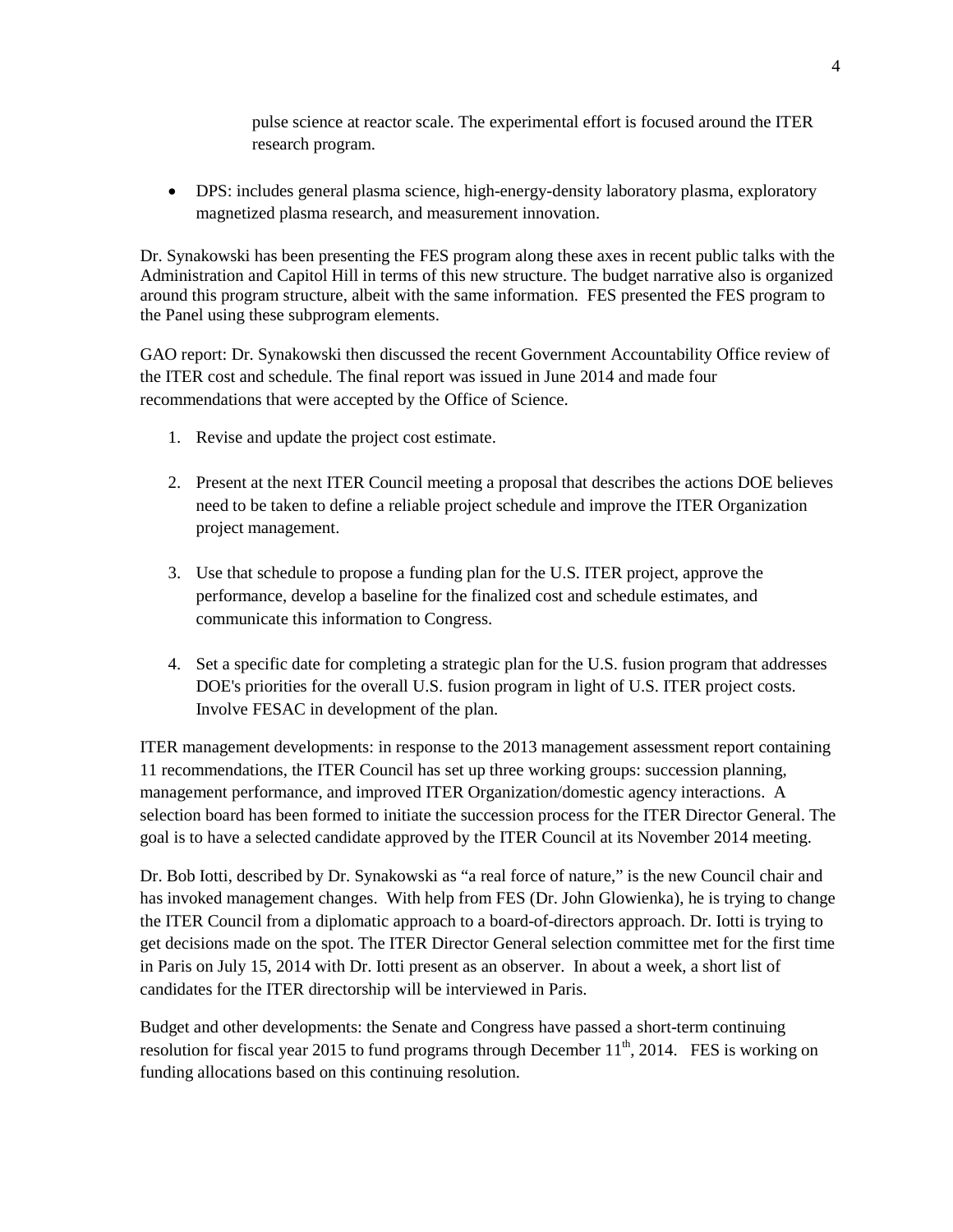IAEA conference in Russia this October: only DOE grantees and others who are not Federal employees or national laboratory employees were permitted to attend this meeting from the U.S..

FES office developments: there are two new position openings, including a physical scientist/physicist and a program analyst. FES hosted three summer interns at HQ this year, and encourages applications for next year.

Status of recent solicitations: Dr. Synakowski described the status of eight recent solicitations totaling \$(8 -10) million.

Early Career awards: Dr. Synakowski briefly discussed seven recent Early Career awards for fusion energy sciences.

FESAC membership: Dr. Synakowski thanked this year's outgoing FESAC members and welcomed new undetermined FESAC members as of June  $2<sup>nd</sup>$ , 2015.

Strategic Planning Panel: Dr. Synakowski thanked the community for its earnest participation in the open sessions that Dr. Koepke structured. He noted that the Panel had a very compressed schedule, set by a Congressional deadline, and by the need for FES to write a plan and enter it into concurrence in time. Hence, FESAC needed community input on this time scale. He thanked the community for getting this intense work done.

Dr. Synakowski's final comment was that, to impress stakeholders of the U.S. fusion program, it is important that we demonstrate a collective ability to project an image that our enterprise knows where it needs to go, that we can make difficult choices, that we can look beyond what is comfortable, and can do what is best for the collective good of the enterprise. Dr. Synakowski said that this FESAC meeting would be followed by a future teleconference meeting to vote on the SP Panel report. He asked that if the Panel could act sooner, and vote at this meeting, that would be appreciated.

# **QUESTIONS**

- Dr. Cohen: With the Continuing Resolution, can you comment on when money will go out to universities and labs? There is latency. We cannot find ourselves in a stop-work situation.
- Mr. Gene Nardella: We have an allotment, and we need to figure out who is most in need. Labs will generally get about 1/12th.
- Mr. Cohen: Given that the Senate and House marks were rather far apart, do you have any idea where it will settle?
- Dr. Synakowski: Nothing that I can responsibly talk about here.

# **4. Discussion and Consideration of FESAC Strategic Planning Panel Report by Dr. Mark Koepke**

Dr. Koepke discussed the FESAC SP Panel report for approximately 90 minutes. Because Dr. Koepke was chair of the panel which wrote the report, he delegated chairmanship of the meeting to Dr. Chris Keane. Dr. Koepke explained that he would first present the report itself; then there would be lots of discussion amongst the FESAC members.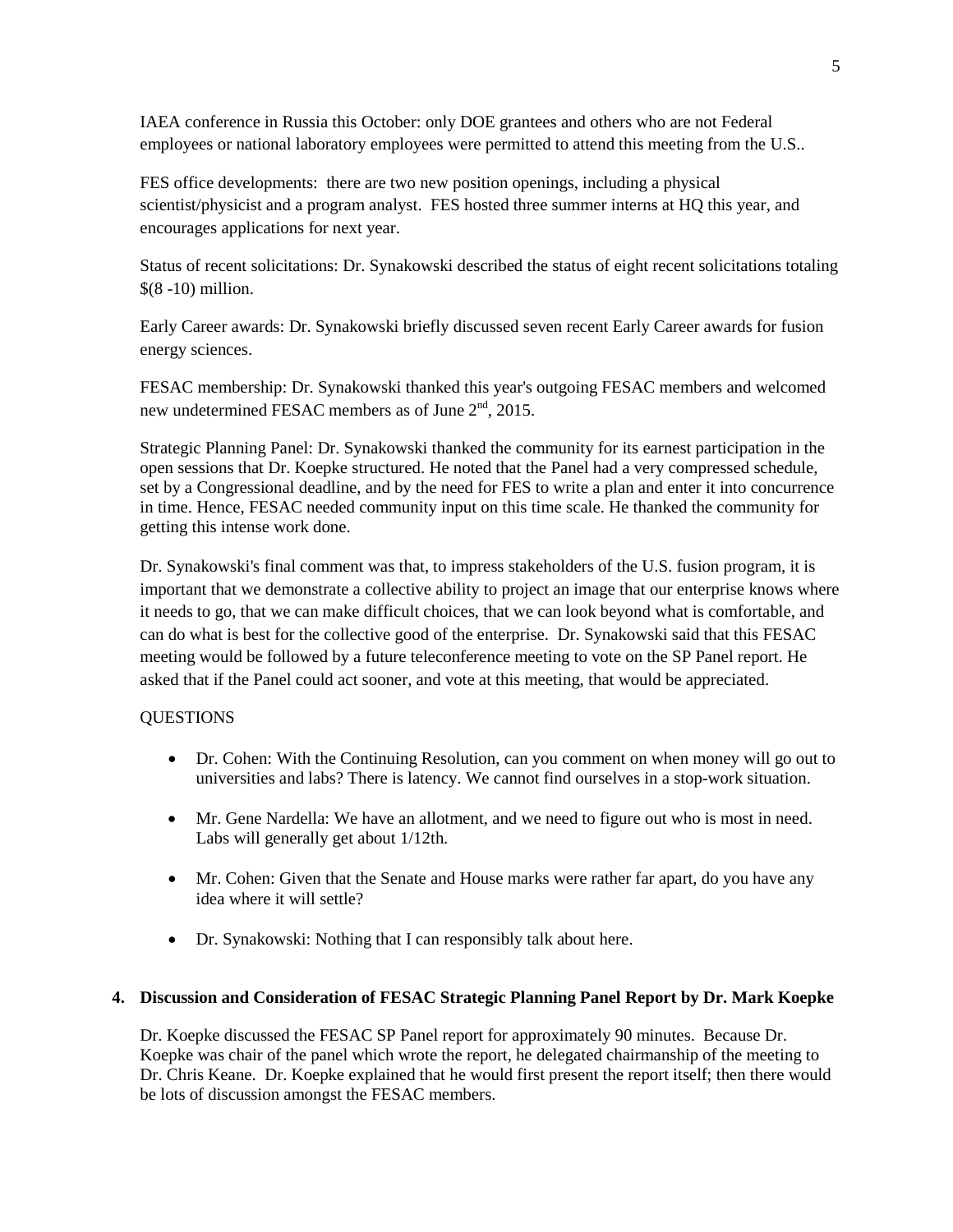Dr. Koepke introduced all of the panel members who wrote the SP Panel report. He then discussed the process for strategic planning, which was followed by the panel vision, primary recommendations, and initiatives. The charge was to assess priorities for four specific budget scenarios over the next 10 years, 2015 through 2024, with a vision for 2025 and beyond.

A question from Dr. Keane, for Dr. Sam Barish: has the report has been posted? Answer: Yes.

Dr. Koepke said that his presentation would be followed by comments from the public which would be followed by each FESAC member being able to comment on the report.

Dr. Koepke then described how the FESAC panel organized their discussions based on FES's newly structured program: foundations, long pulse, DPS, and high-power. He discussed the objectives and schedule of the Panel. Schedule: FES is required to formulate a strategic plan as specified by the fiscal year 2014 Omnibus Appropriations Act by mid-January 2015. In response, the DOE SC asked FESAC for the following recommendations:

- Prioritize between the FES subprogram elements;
- Include views on new facilities, new research initiatives, and facility closures;
- Establish a scientific basis for advancing fusion nuclear science;
- Assess the potential for strengthened partnerships or new partnerships with other Federal agencies and international research programs.

Dr. Koepke emphasized that the SP Panel had the responsibility to deliver a serious, careful, and precise response to the DOE charge. The process followed by the Panel was designed to gather information openly and to deliberate in an unencumbered, unbiased, and independent manner to minimize conflict of interest issues.

Dr. Koepke then described the process by which the panel communicated with the larger fusion community. This included a website where Panel documents including white papers were stored for general viewing. The process involved two public meetings at which dozens of ideas were presented, including one meeting on June  $3<sup>rd</sup> - 5<sup>th</sup>$  covering: burning plasma science: long pulse, DPS, and universities. A second meeting was held on July  $8<sup>th</sup> - 10<sup>th</sup>$ , covering burning plasma science: foundations, international experiments, theory and modeling, and plasma-materials interactions.

Dr. Koepke introduced the members of the SP Panel and their institutional affiliations. He pointed out that the Panel members unanimously approved and signed the draft report, which he viewed as a very important achievement.

The SP Panel worked in four sub panels: burning plasma/foundations, burning plasma/long pulse, DPS, and partnerships with other federal and international programs. The Panel considered 18 science and technology thrusts from the 2009 MFE ReNeW report, prior reports and studies, along with community input in 2014 through presentations, question-and-answer sessions, and white papers. The four highest priority initiatives chosen by the Panel were categorized into upper and lower tiers.

Dr. Koepke then discussed the structure of the FESAC SP panel report. As a preface, he observed that fusion promises a nearly limitless, high density energy source that does not produce greenhouse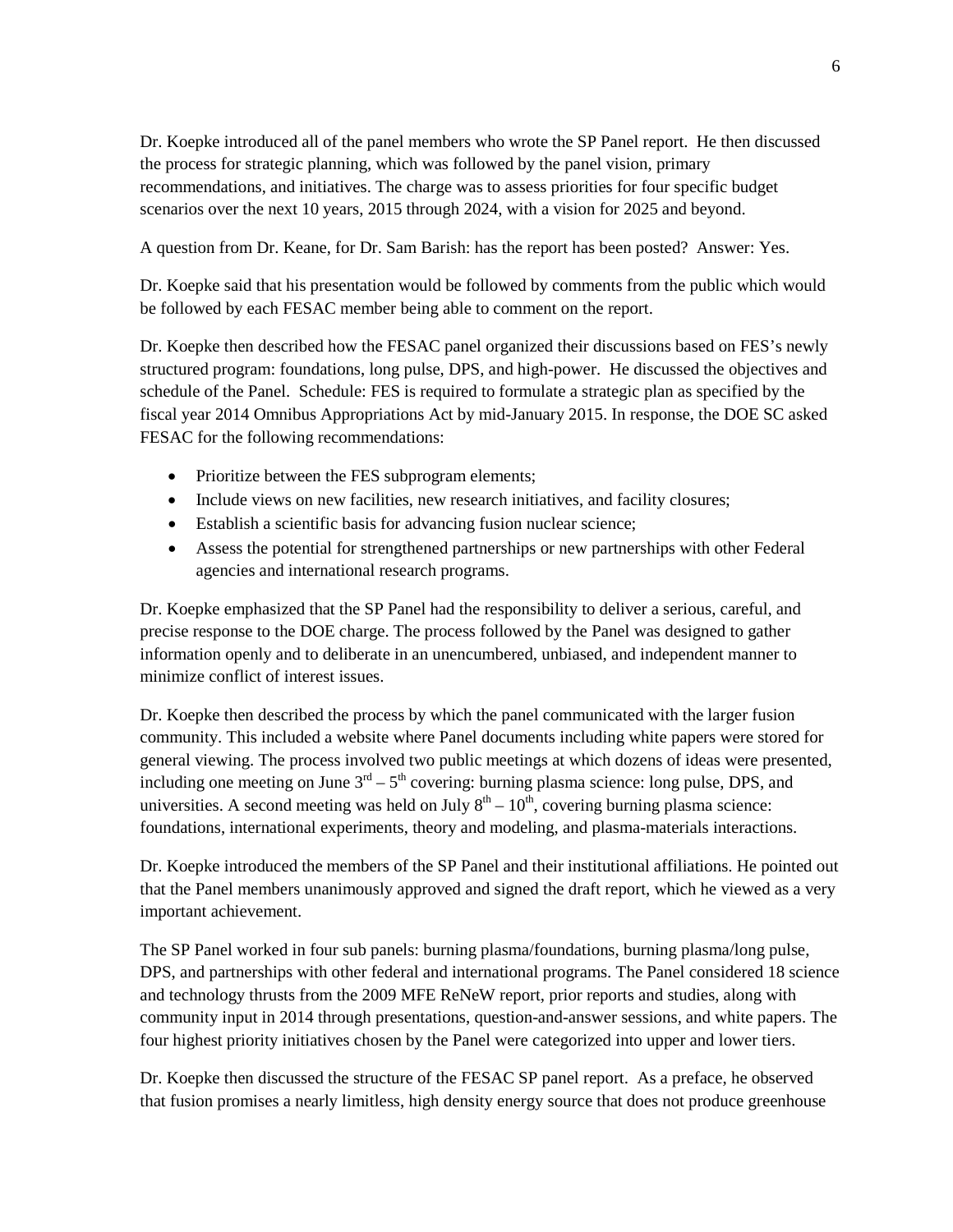gases. Man's quest for controlled fusion energy is a grand scientific challenge that has been going on for approximately six decades. He said that we are now poised to enter a new era, the magnetic fusion energy era, characterized by burning plasmas, steady-state operation, advanced materials, and safe regeneration of fusion fuel.

In parallel with ITER construction, international fusion programs are building other large-scale new facilities with capabilities that complement those in the United States. These new facilities provide two opportunities for US fusion science.

- 1. To initiate and then grow a new subprogram in fusion nuclear science including the design of the facility to conduct research in an area not currently being addressed internationally.
- 2. For the U.S. to selectively participate in collaborations on these international facilities to access new parameter regimes in preparation for the design of the new facility.

The Panel's vision for 2025 is that the US will continue as a world leader in fusion. The Panel's view is that over the next 10 years, the U.S. program will transition into having a fusion nuclear sciences subprogram comparable in effort to its fusion plasma sciences subprogram. The vision enables successful operation of ITER with significant, leading participation by the United States. It provides a scientific basis for a U.S. fusion nuclear science facility (FNSF) and creates a U.S. next-generation ITER-FNSF workforce to lead scientific discoveries and technology innovation.

Mark then discussed the schedule for the SP Panel activities, covering the date range of April 8<sup>th</sup> through September 23rd.

# Discussion

- Dr. Robert Rosner asked Dr. Koepke whether he will talk later about how the primary recommendations map into the two tiers.
- Dr. Koepke responded affirmatively: Tier 1 is higher priority. Within each tier, the items have equal priority.
- Dr. Amitava Bhattacharjee asked: What are the criteria the SP Panel used to distinguish Tier 1 from Tier 2.
- Dr. Koepke explained that the criteria are in the appendix to the report and that he would go over it.
- Dr. Richard Groebner asked Dr. Koepke whether he means working on the science for a future FNSF, rather than the design per se.
- Dr. Koepke responded that the goal is the development of a potential facility with the fusion nuclear science subprogram supporting plenty of science as a precursor to a design. Meanwhile, DPS gives you lots of curiosity driven science for your buck, and stewarding plasma science in the federally supported research enterprise is important.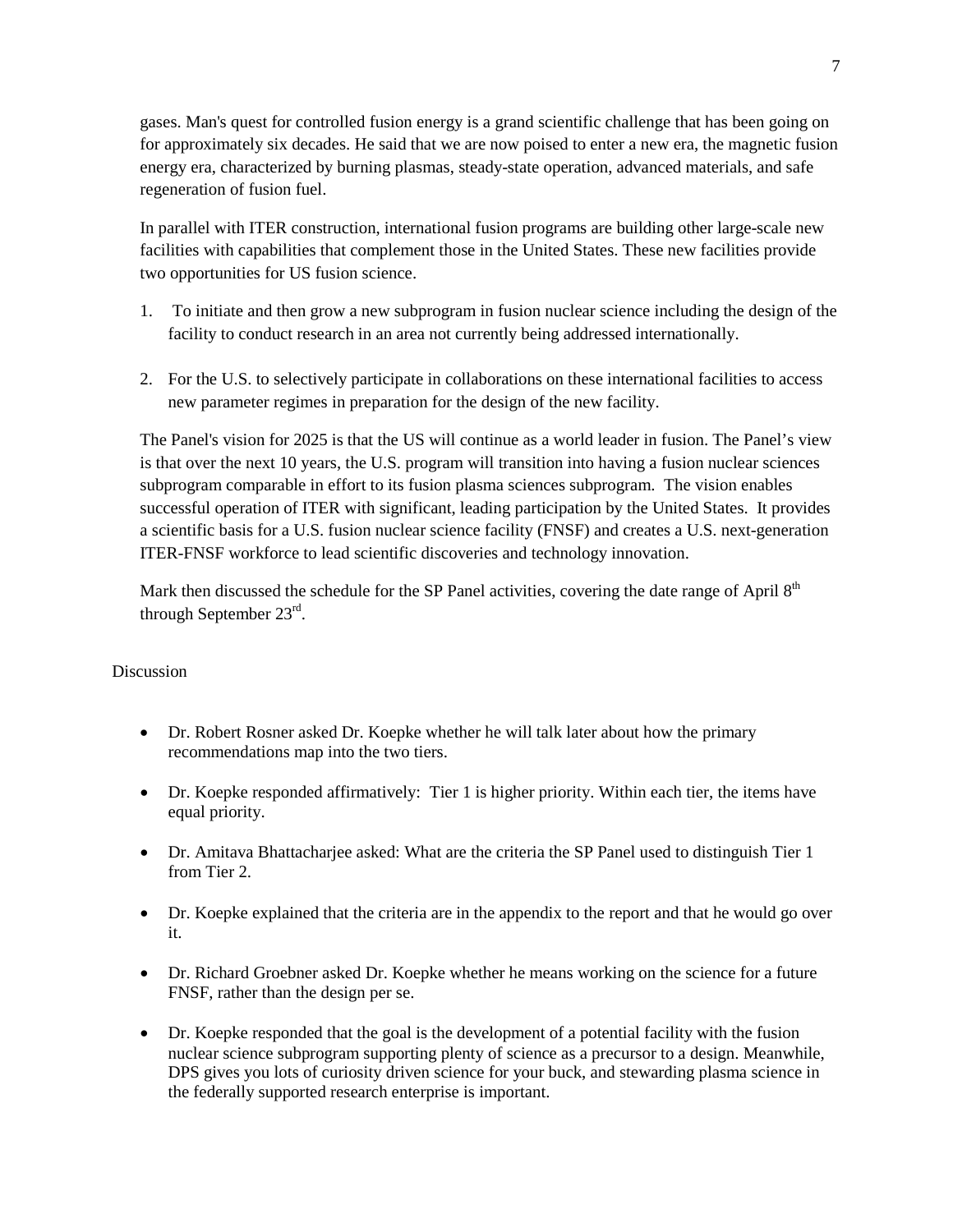- Dr. Bhattacharjee asked: What is the basis for the reductions, particularly the DPS reductions?
- Dr. Koepke responded: Collaborative partnerships provide a vehicle to do more with less, if DPS funding has to go down, for example in the lower budget scenarios.
- Dr. Keane asked: How did you come up with Vision 2025?
- Dr. Koepke explained that, as a Panel, the first thing they did was construct a vision, because they felt this was so important. Then they could stick to it the whole way and make sure everything was true to it.
- Dr. Groebner asked whether the SP Panel costed out the different elements to see if they fit in the scenarios.
- Dr. Koepke replied that the Panel did so, to a detailed degree. He noted that the Panel report doesn't give numbers, but he did confirm that the Panel did that. He explained that the Panel had numbers from the 2012 MFE Priorities report and from the public input, and that the Panel double-checked them with FES.
- Dr. Rosner noted that he was struck by the difference between recommendations and the tiered initiatives. So he asked, which comes first: recommendations or tiered initiatives?
- Dr. Koepke replied that the recommendations are the gaps and opportunities to address, and the initiatives are designed to reflect, the new efforts that can fit into the budget. The initiatives are designed to speak to the higher priority ReNeW Thrusts, some of them grouped.
- Dr. Cohen observed that the Panel did calculations supporting the budgets, but the charge wanted priorities as a function of various scenarios. He said the Panel report says to go slower if there is less money, but it is not specific. He asked whether or not DOE gave the Panel instructions for how specific to be. And he asked Dr. Koepke whether or not the Panel is specific enough.
- Dr. Koepke replied that, yes, we were specific enough for the Panel knowledge-gathering process and for responding to the Office of Science charge. He explained that the Panel felt, in order to gauge what could be accomplished, where new initiatives would fit into the existing FES program, and what resources could support the initiatives, the Panel had to examine the small details of the FES program to understand how the FES program budget breakdown works while assessing the initiatives provided by the public. FES was not expecting the recommendations and budget scenarios to be prescriptive. There was a verbal endorsement by FESAC that the Panel succeeded in satisfying FES's needs with the level at which the Panel provided budget details.
- Dr. Keane asked whether the Panel had enough budget data. Do we know enough about the budget to see that?
- Dr. Koepke said he would expand on that topic later.
- Dr. John Foster noted that the report talks about leveraging existing facilities, but also constructs new facilities. He asked: which facilities?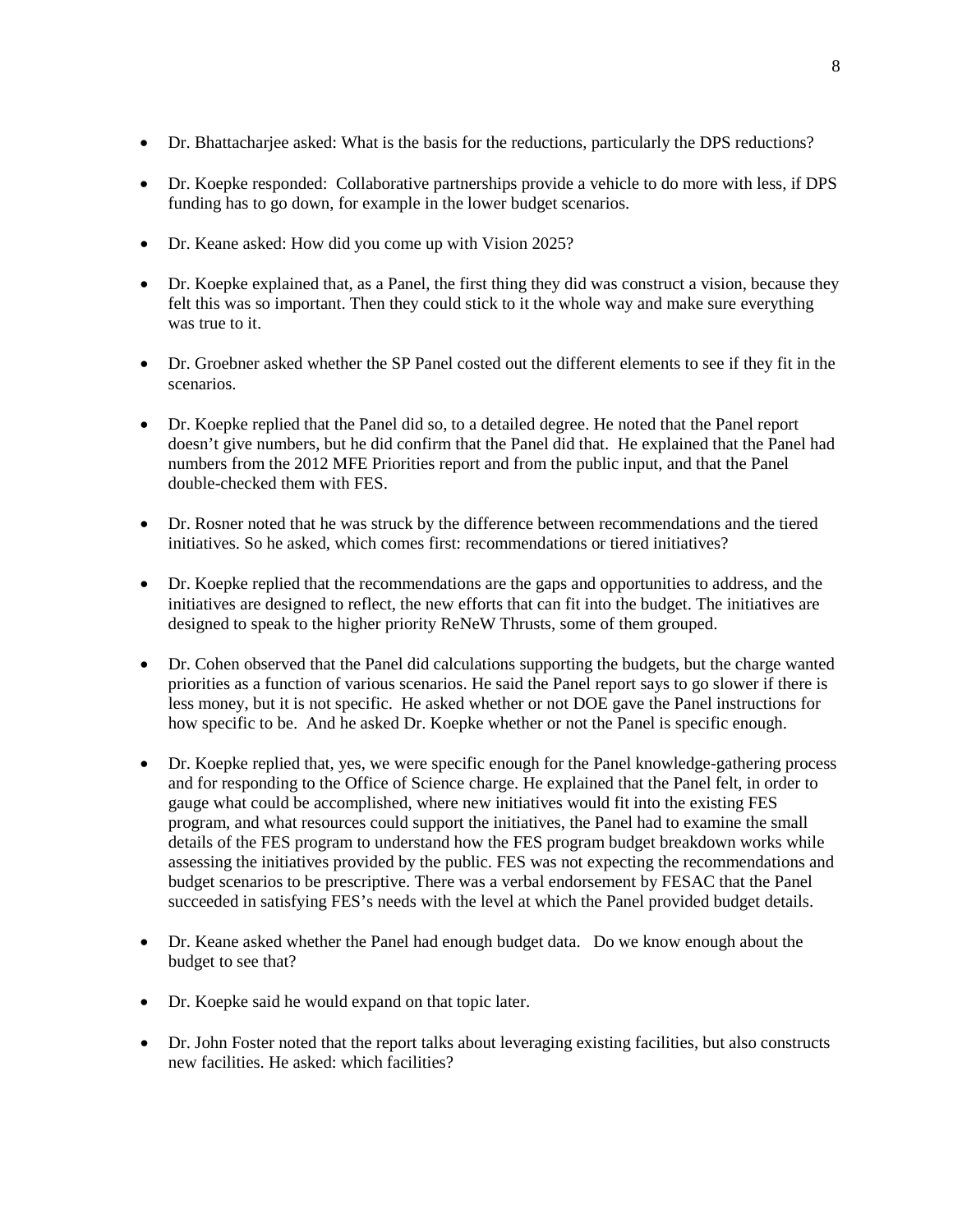- Dr. Koepke replied that the Panel saw white papers about adding an element to the Spallation Neutron Source, which would be very cost effective. He noted that the work on scoping this out has already been done.
- Dr. Synakowski said that regarding SNS, we are receiving guidance from the fusion side, but we have to be thoughtful about the partnering office.
- Dr. Koepke asked Dr. Don Rej, the relevant group leader, to answer the question.
- Dr. Rej said that there have been discussions between FES and BES for possible parasitic use of SNS, with perhaps an HFIR-like capsule around the main target station. These discussions are in nascent form. The report makes a recommendation about the mutual benefit. He noted that there has to be clear benefit to BES as well. They've already had initial discussions. He said the leverage for this is quite significant and this will inform the FES decision about whether to join the Broader Approach IFMIF. He explained that funding scenarios were done in great detail, using river-flow charts, etc.
- Dr. Juergen Rapp asked whether or not Vision 2025 will mean that we will be at CD-1 level.
- Dr. Koepke replied that CD-1 could be an objective consistent with the Panel report.
- Dr. George Neilson observed that it seems strange that this phrase "scientifically justified" is applied only to international partnerships.
- Dr. Koepke replied that the subcommittee did not want to give the impression that we will do international partnerships for the sake of being international; some may not fit FES needs. In his opinion, international partnerships need to have a strategic purpose.
- Dr. Neilson: But a linear divertor simulator?
- Dr. Koepke explained that the SP Panel was thinking totally about how international partnerships would be perceived strategically; the Panel wanted high fidelity.
- Dr. Foster asked whether or not the timeline linked to the ITER timeline.
- Dr. Koepke replied affirmatively: The Panel had excellent input about the ITER timeline.
- Dr. Foster asked whether this is a solid timeline?
- Dr. Koepke explained that the Panel took into account the uncertainty about the ITER timeline. It had excellent input from ITER. For the FNSF facility, there is a certain presumed-optimal timeline.
- Dr. Susana Reyes commented that we [the SP Panel] had community input about how to align domestic activity with the ITER timeline; priorities and initiatives were made consistent.
- Dr. Ellen Zweibel noted that the DPS primary recommendation relies heavily on other agencies. She asked what input from other agencies did the Panel have regarding what they want to do.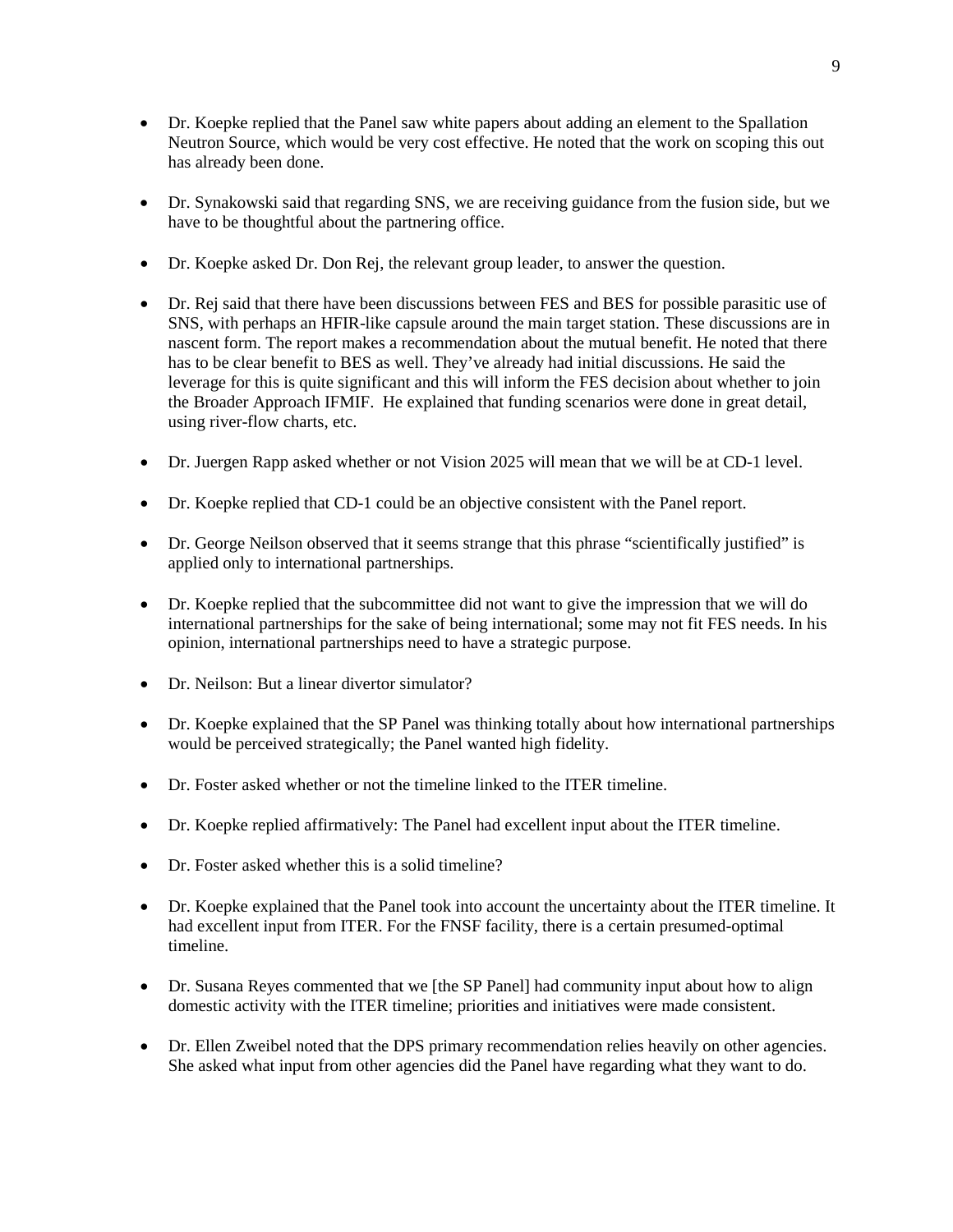- Dr. Koepke replied that the Panel had information from NSF, it had white papers from lab directors, and that Dr. Rej did outreach on that.
- Dr. Rej said that we received white papers, and that the partnership with NSF has been very strong. We had a presentation from Denise Caldwell (NSF). He commented that another partnership is in HEDLP with NNSA, coming from labs and universities.
- Don Correll noted that the chapter on DPS (page 27 in the report) points out that in looking for opportunities to expand frontiers, intermediate-scale facilities cost on the order of \$10M (Omega is quite a bit more expensive). Exploring opportunities will therefore require partnerships, since there is not enough money in any of these budget scenarios to go it alone. But, he stated that this should not be done at the detriment of single-PI facilities. He stated that we do not have a commitment from any one agency, but partnerships with NSF and NNSA exist. Also, there exist in-house partnerships that FES has within SC, such as in SciDAC.
- Dr. Groebner observed that this is also a question about DPS; the report talks mostly about facilities for DPS. He asked whether or not the theory/simulation component is important for DPS.
- Dr. Koepke replied that the he thought about DPS theory-simulation. He said that Dr. Groebner made a good comment, that in talking about cost sharing, we are talking about major and intermediate-scale facilities. They provide great user access for research. DPS does involve theory-simulation.
- Dr. Groebner asked whether or not people relying on theory grants will be covered.
- Dr. Koepke replied that collaborating on facilities provides benefits to the DPS community that single-PI facilities do not have. So the Panel mostly focused on the experimental side and that they are already doing this in the HEDLP community. He noted that to do it in MFE would be a high -expansion. Those communities already have a well-coupled theory-simulation program.
- Dr. Valerie Izzo noted that Dr. Koepke said that the two Tier 2 items have the same priority level, but in the different budget scenarios this appears not to be the case.
- Dr. Koepke asked Dr. Zinkle will help him out on this question.
- Dr. Zinkle commented that if you look at the budget wedges, the predictive initiative would cost less than the full Fusion Nuclear Science initiative and is the first one to slow down in low-budget scenarios. So if we look at how budget scenarios are laid out, the Panel did rank initiatives within a given tier. In doing that, we used the argument of cost, not opportunity.
- Dr. Koepke said that the difference was the amount of money for each Tier 2 initiative. Even if we slow down the FNSF initiative, we still get as much percentage increase in effort for it as for predictive, as opposed to the much bigger percentage of increased FNS effort in the higherbudget scenarios.
- Dr. Zinkle noted that it depends on where the break points were for the budget scenarios that we were given to analyze; it might have come out differently for different scenarios.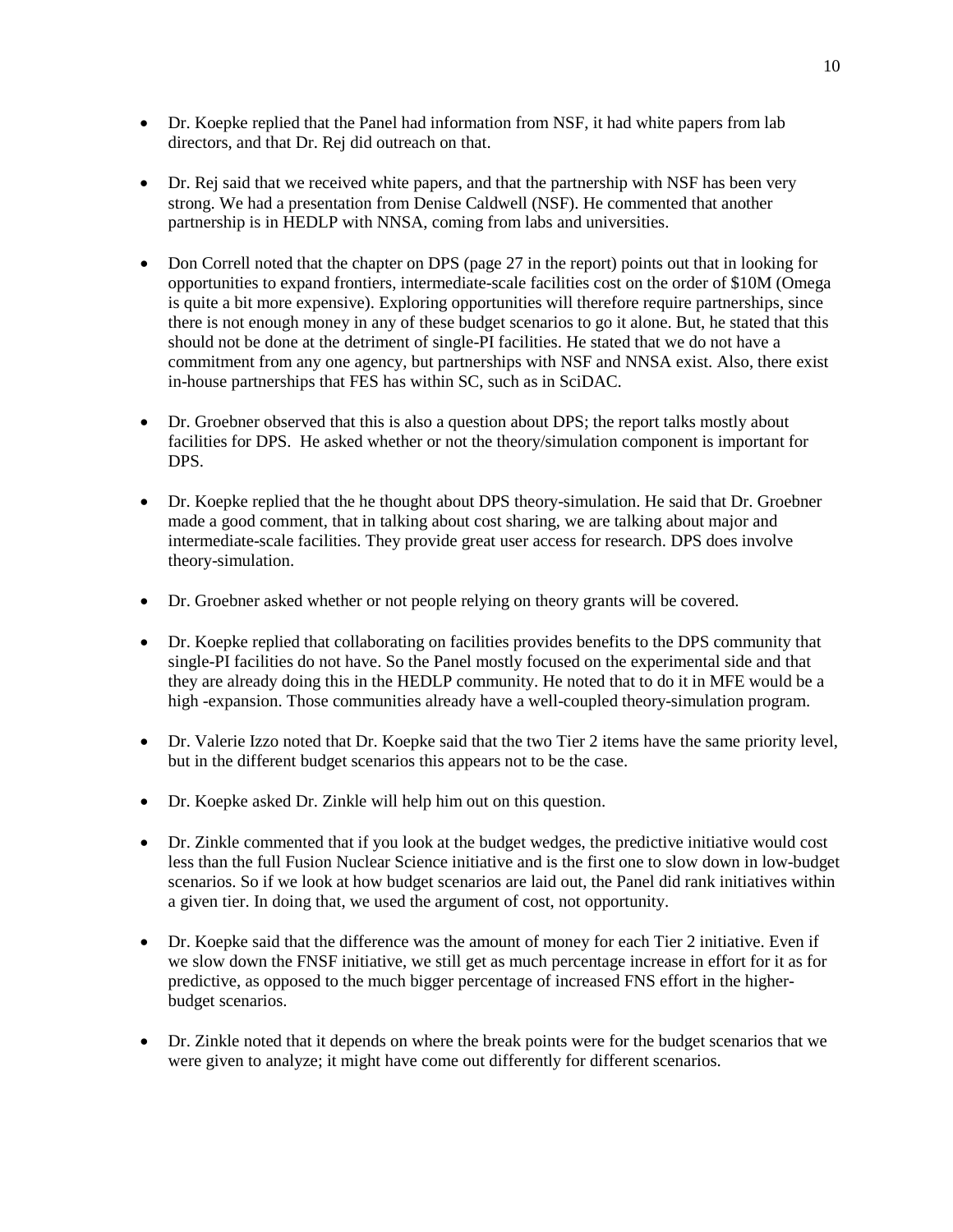- Dr. Bhattacharjee observed that the Panel was briefed by FES. It had information that is not in the report. He stated that that information should be made available to the community. He said that FESAC members were not aware of the detailed calculations that were used.
- Dr. Koepke said that the SP Panel checked that what it did is consistent with FES numbers.
- Dr. Bhattacharjee noted that the Panel made informed choices, based on FES information to the Panel. He noted it would be helpful to have that information.
- Dr. Koepke replied that it resembles a COV process, where you have questions and FES responds. We got the information we needed, in response to our questions. He said that while much of what FES does nowadays is Foundations, some resources may need to be shifted to Long Pulse. He noted that there are five Foundations recommendations, including a recommendation to focus research efforts on studies crucial to deciding the viability of a Spherical Torus for an FNSF. These recommendations are not the status quo.
- Dr. Rosner asked whether the idea is to push for community consensus.
- Dr. Koepke replied that we understand whole device modeling insufficiently, and a communitybased workshop could be a way of assessing consensus to reach sufficient understanding, but prescribing this workshop goes beyond deciding that a significant whole-device-modeling effort is a top strategic priority.
- Dr. Groebner asked: Then why not use the words Fusion Simulation Program in the 4th recommendation?
- Dr. Koepke replied that there were some sensational white papers that struck the SP Panel as creative and important and sensible ways to go; we were impressed with those presentations and white papers.
- Dr. Groebner asked whether or not they could form the basis for peer review.
- Dr. Koepke replied that core-to-wall interaction is what the Panel emphasized. Foundations had additional secondary recommendations for Vision 2025.
- Dr. Neilson noted that the first two bullets (Supporting Recommendations for Long Pulse) are very specific. The third bullet is about a research subprogram (nuclear and non-nuclear facilities). He asked what do you have in mind that is more specific?
- Dr. Zinkle replied that there were several white papers that proposed some specific facilities for that bullet. Also the prior FESAC materials subcommittee had some specific suggestions. He observed that we would not be able to build all of the proposed facilities, but we do want to restart some fundamental research activities (such as extracting tritium from lead coolant). He stated that we need those activities -- there are things that can be done even without a \$10M facility. There is low-hanging fruit for modest investments. The Panel report did not list them because a number of million-dollar-class facilities would be envisioned.
- Dr. Neilson commented that there is a white paper that talks about an advanced linear divertor. The report says it would cost \$29M to construct (to be done in ten years) and then \$3.5M/year to operate. But there are already linear divertor simulators elsewhere in the world. He asked whether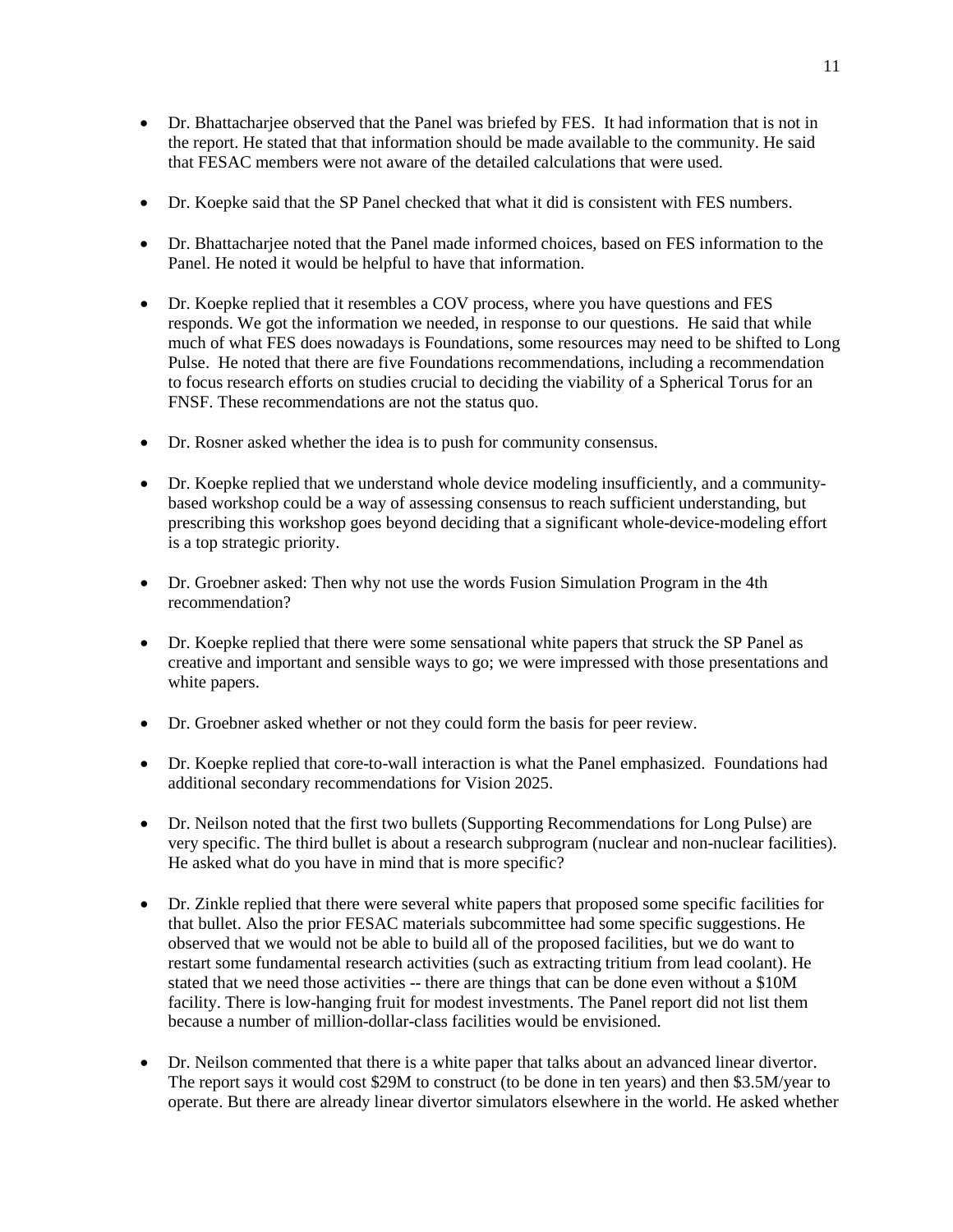or not our international colleagues say that this is a world-leading facility and what will make the proposed facility world-leading?

- Dr. Zinkle replied that this facility will have multi-effects capabilities superior to those of any existing linear device, and it could also handle neutron-irradiated materials in the fusion environment. Its capabilities would be superior to those of Magnum PSI.
- Dr. Zinkle noted that the Panel forgot to cut and paste the definition of DPS (see page 27 of the report) into the presentation. This recommendation talks about diagnostics cutting across all of DPS, even though it actually cuts across all of FES.
- Dr. Cohen asked that, in the absence of budget specificity, what fraction of program resources should DPS occupy in the four scenarios? He noted that there is something missing in the guidance the report gives to DOE.
- Dr. Koepke replied that our plan is that DPS will not have big budget changes.
- Dr. Cohen asked whether that language could be put in the report.
- Dr. Koepke replied that that language is not in the report, but on the other hand the Panel did not put that kind of language in the report for anything else either. The Panel prioritized the changes, initiatives, and recommendations and then made sure that the budget scenarios were consistent with the recommendations.
- Dr. Rosner noted that budget numbers did appear implicitly in the report. The report talked about the possibility of drawing down DPS. On Page 27 it mentions numbers. He expressed amazement that the Panel considered DPS as a source for funding.
- Dr. Koepke explained that there is a recommendation in the DPS chapter to treat these elements in an integrated way and to have peer review of all of them. In that process, there may be some moving of money among the DPS sub-elements. Between DPS and other subprograms, it was felt that the transformation to a fusion long-pulse science program is a big headline, and that DPS would not take away from that transformation. The Foundations budget element would donate to that transformation. The Panel felt that the collaborative element and the intermediate-scalefacility element, and using 10% of major MFE facilities for DPS science is a much bigger perturbation. On that scale, DPS stays about the same—except for one of the lower budget scenarios. Then, the large facilities take a hit, and DPS might also.
- Dr. Foster observed that DPS is already small, and this is the only game in town for small facilities. He asked whether some of the DPS elements in the 2010 NRC Decadal Report are embedded in Foundations or Long Pulse.
- Dr. Koepke replied that DPS is doing great in terms of students and invited papers. There is much to be gained through collaborations. Some of the best DPS work is being done in collaboration with other Federal agencies. DPS could expand on what it is already taking advantage of. Foundations will give up a lot of money (even a machine) to do more Long Pulse. He said that the Panel thought it better to talk about the way to do business, rather than get into numbers.
- Dr. Synakowski commented that FES received questions from the Panel about budgeting. FES was clear to caution the Panel not to be too specific, not to try to do program management, since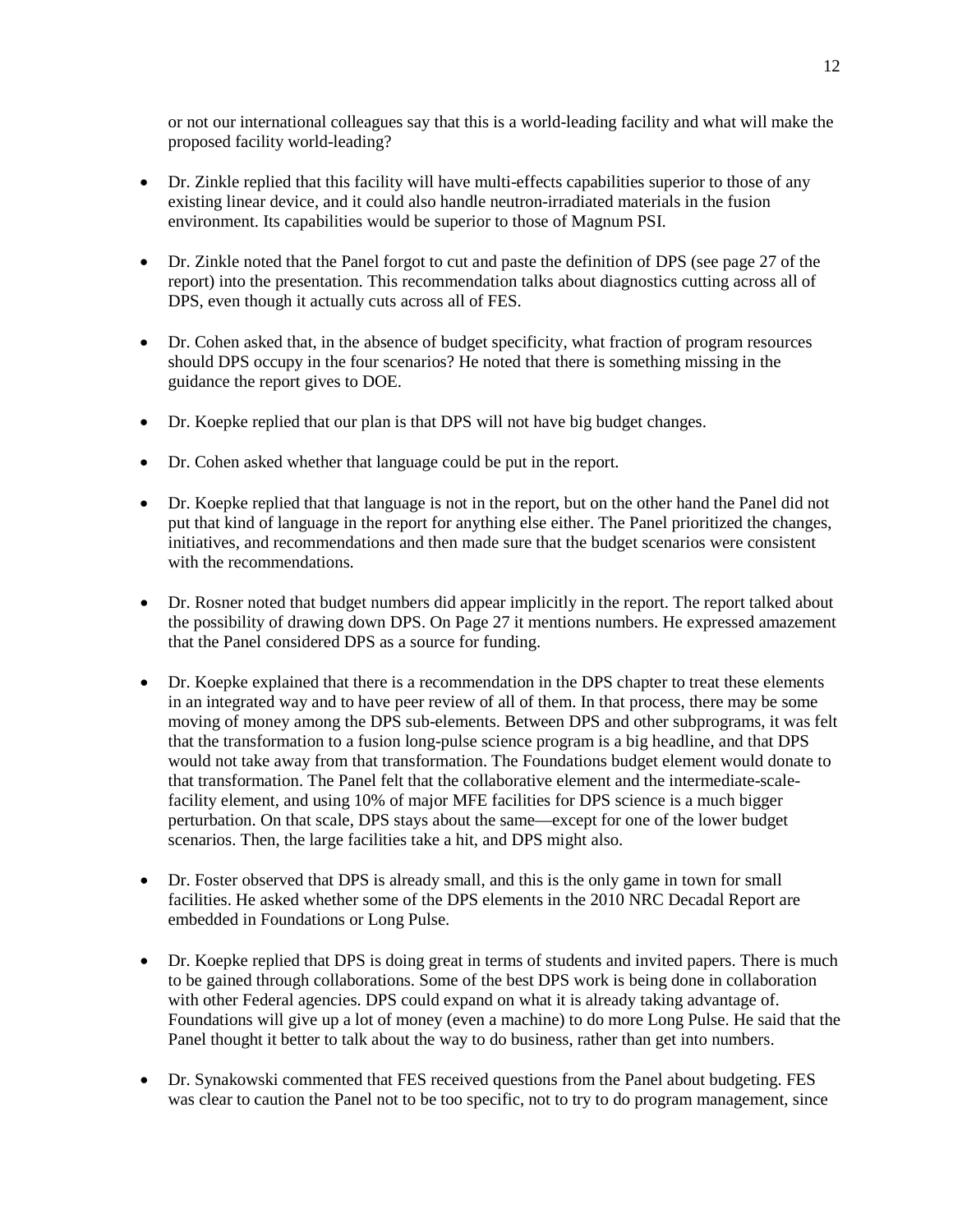one can easily get into unintended consequences. FES encouraged boundaries on this. The draft report level of specificity is consistent with the guidance that FES provided. But, he expressed confusion with what is written regarding DPS funding being impacted but not significantly; given the priorities expressed in the budget, even with the cessation of C-Mod, you have to put a little squeeze on DPS (page 31, bottom). He noted that the report takes advantage of collaborative opportunities and that nothing comes for free. FES wants to maintain excellence in DPS, but at the lowest scenario we might have to rethink how that business is done. That is what FES articulated to the Panel, and it seems to be reflected here.

- Dr. Correll said it is not fair to say that only DPS is "discovery" science; some good discoverytype science is being done in foundations and long pulse. It crosses budget categories.
- Dr. Knowlton acknowledged that as being true: the Diagnostics element crosscuts almost all budget lines. It is hard to fit in one cage. He commented that a second aspect is that more generally, one sees that major MFE facilities will be increasingly considered user facilities. The panel did not consider how this would occur, but the Panel opinion is that discovery-type plasma science can be done on major facilities as appropriate.
- Dr. Foster commented that under the worst-case budget scenario it seems counterproductive to take the DPS budget down to take up the slack.
- Dr. Koepke replied that the Panel projects that if DPS has to contribute, it can do so in a way so as to still be able to access scientific frontiers.
- Dr. Zweibel noted that DPS is very diverse, and it is not really obvious how you judge which subfields are more important than others. She questioned where university programs will be after these ten years.
- Dr. Koepke replied: everywhere; these initiatives should lead to plasma being in more departments at universities. He said the research will be on more devices, with higher capabilities, and universities will have access to and participate in governance.
- Dr. Correll commented that the chart should show more vitality in the program. He noted that 10-15% of runtime on major facilities is devoted to fundamental DPS. With regard to the Partnering chapter, he said this has a very rich group of recommendations, and that the SNS collaboration is shovel ready. The partnership status of Federal program collaborations really means the FTEs that are involved. "High" means that it meets all four criteria.
- Dr. Bhattacharjee said that concerning ASCR, we have had partnerships on SciDAC. He asked: What are the specific plans to rebuild the connection with ASCR for a predictive simulation initiative? When would this happen? Will there be partner solicitations?
- Dr. Koepke replied that that is not a clarification question, so he deferred that issue to the Q&A session.
- Dr. Rosner expressed astonishment that the report did not mention the Nuclear Regulatory Commission.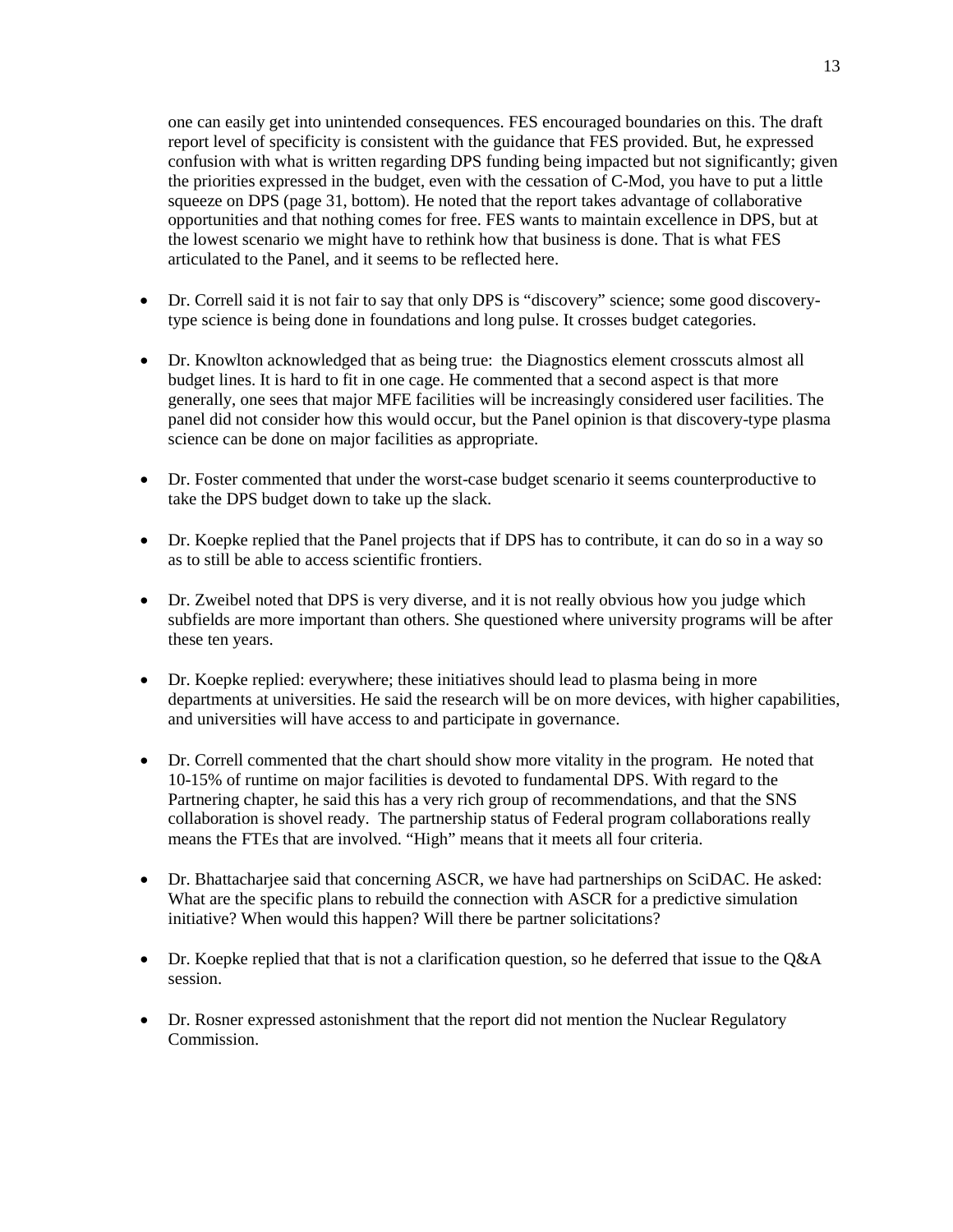- Dr. Rej replied that Appendix G on partnerships explicitly brings out NRC. The Nuclear Energy AD was a former commissioner. He said that to get into fusion nuclear science, it is not too soon to start consulting the experts.
- Dr. Reyes: The Panel had access to NRC reports, past interactions with fusion, and perspectives.
- Dr. Rosner said that the NRC is viewed as the gold standard internationally.
- Dr. Gertrude Patello explained that paragraph came out of the internal section, so it does not cover the NRC.
- Dr. Koepke accepted responsibility for improper cutting and pasting.
- Dr. Rosner noted there was a Secretarial initiative to support basic science, about \$50M. He asked whether that initiative could make its way into this report.
- Dr. Koepke replied that might be included in the significant HEDLP discovery science sentence in the table.
- Dr. Zweibel expressed surprise to see NASA collaboration considered to be weak or minimal. She noted that NASA already funds so much space plasma physics and even some plasma experiments, plus fellowships and grants.
- Dr. Koepke explained that the table refers not to future partnership potential, but to current partnership status. DOE has no partnership at present with NASA. This is not due to disinterest on the part of FES, but due to NASA's view of its mission.
- Dr. Rej stated that there are huge opportunities with NASA. Our principal investigators go between both worlds. But is there a federal-to-federal relationship (like the Memorandum of Understanding with NSF and HEDLP). Dr. Rej's answer: No. He observed that there have been FES overtures, but what is needed is a coordinated approach, as written in the National Research Council Plasma 2010 report. In his estimation that might not need to be a formal agreement, but rather well-coordinated activities.
- Dr. Koepke said the level of interaction with NASA at present is a monthly luncheon.
- Dr. Correll suggested that FESAC recall how Dr. Keane at NNSA started the joint program with FES.
- Dr. Patello said to remember that the table is a summary; there is much more detail in the appendices.
- Dr. Keane noted that there is a tone in the report that these collaborations are meant to bail out DPS. He asked whether or not there is a possibility for increased funding by other agencies.
- Dr. Koepke replied that the impressive demonstration of such collaborations resulting in highprofile science results (and workforce development) led the Panel to conclude that this was only a barely tapped resource, especially in HEDLP.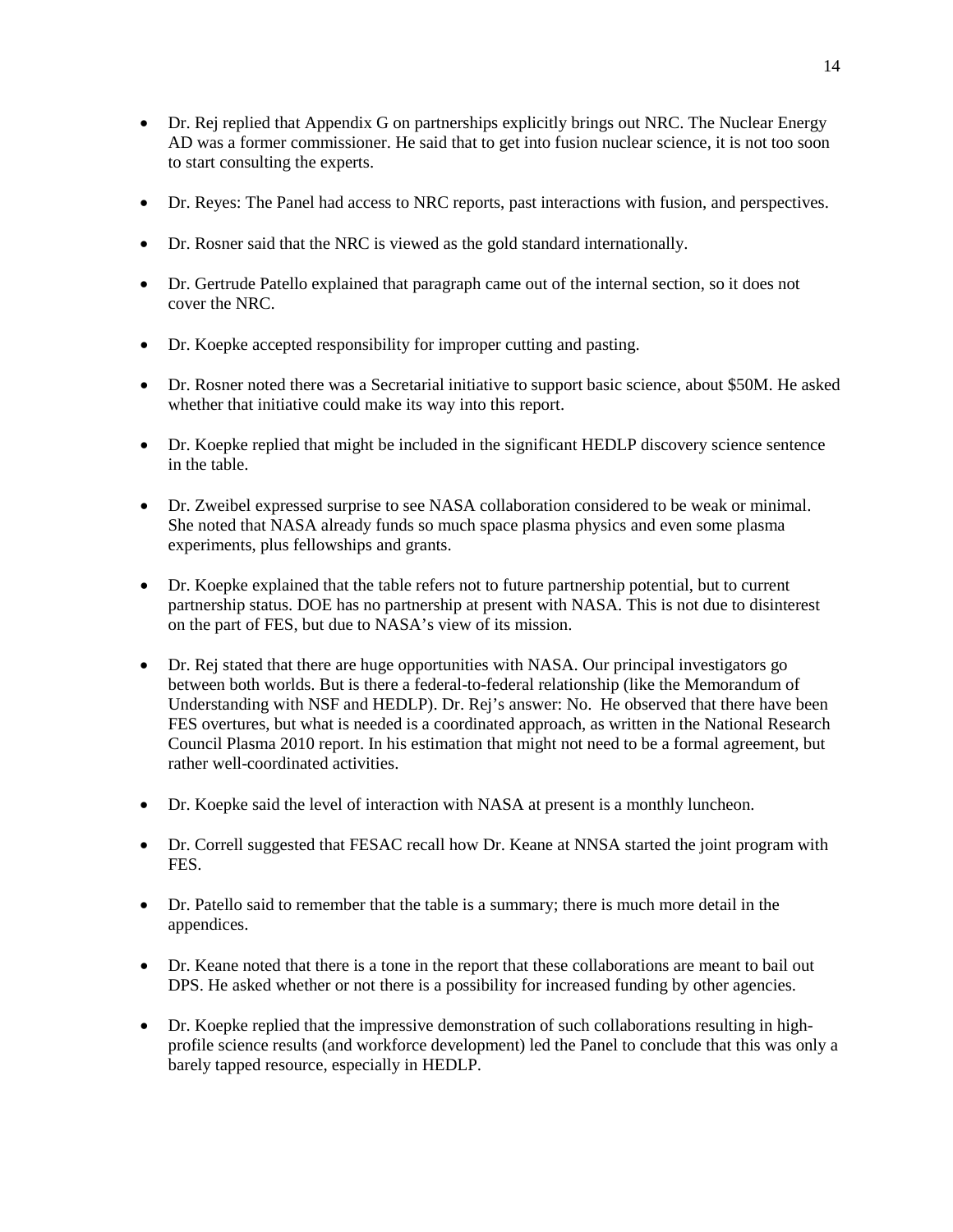- Dr. Groebner reminded the committee that NASA has put a gyrotron on DIII-D, which they are sharing with DIII-D, so maybe there is some hope for collaborations with NASA.
- Dr. Charles Greenfield questioned whether 'partnership' means scientists collaborating on machines, or something else? Is it unidirectional where US scientists collaborate? For example, he noted that currently the JT-60 team is collaborating on a US facility (DIII-D), but not vice versa.
- Dr. Koepke replied that there are different models in place at different facilities.
- Dr. Rej said this refers to collaborations on facilities. Agreements between agencies and between governments should be bilateral. Status refers to the FTEs that are involved (based on information from FES and people in the field).
- Dr. Jin-Soo Kim asked, in the future, who would initiate such collaborations?
- Dr. Koepke asked to defer that issue to the panel discussion. He went on to say that the public presentations made to the Panel were impressive and really helpful to the Panel. He said that these presentations helped the authors write their white papers. The Panel appreciated the input also from international scientists.
- Dr. Koepke commented that Dr. Don Correll gets the credit for constructing this table.
- Dr. Correll said that everything flows down from the vision statement at the top. The table summarizes the report.

## **Dr. Chris Keane: About Procedure**

• Dr. Keane explained the FES congressional plan: The target date for internal completion is November 1, 2014. The FESAC role is to review the draft report of the subcommittee and transmit a letter to DOE about action on the report.

## **Discussion session**

# **Comments on the Vision Statement**

- Dr. Keane said that he did not see the phrase "steward of basic plasma science" in the Vision 2025 statement. DPS is an admixture of basic science and more applied work.
- Dr. Koepke replied that we hold dear the phrase "steward of basic plasma science" from the 2010 Decadal Report. Stewarding is a way to do the vision, but it is not the vision itself.
- Dr. Correll added that that is exactly what the Panel did. The Panel wanted an actionable set of activities for the Vision. He commented that everyone in the room understands the importance of stewardship for plasma science.
- Dr. Keane observed that this report will go to Congress, so it has to be clear.
- Dr. Koepke commented that the word stewardship is used in the report.
- Dr. Correll added that on page 27, the word 'stewardship' is used at least five times.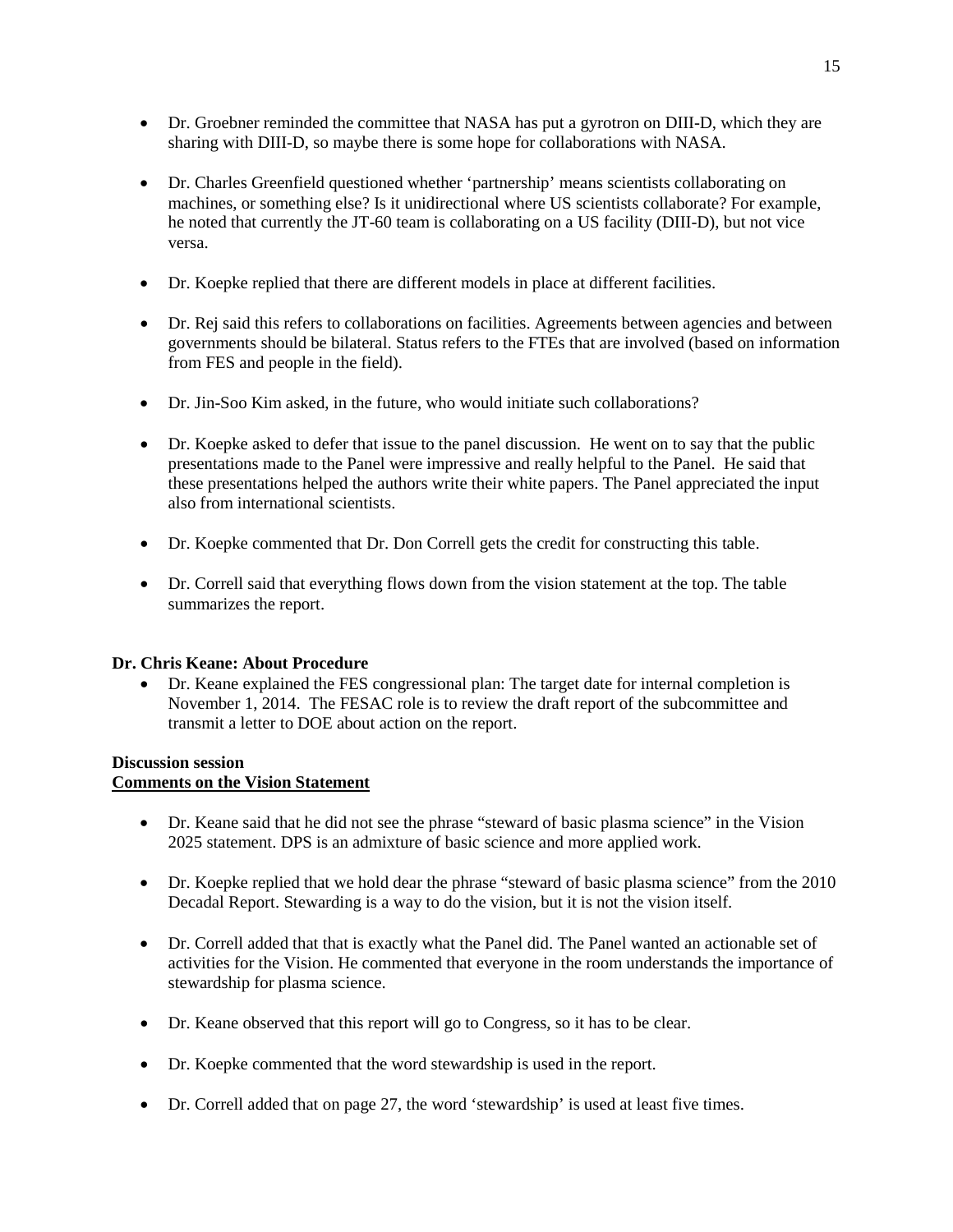- Dr. Zweibel: If you are looking for a verb to describe DPS, how about "pursue"?
- Dr. Bhattacharjee said that this report will go to Congress, which occasionally surprises us with what they will do. His view is that this should be an aspirational document and he commented that sometimes our vision is so circumscribed by boundaries imposed from above that we lose our aspirations. In his view, the present budget numbers are not great. He also believes that the report needs a ringing endorsement of what this community is all about. He recommended that the report give Congress excuses for doing more. He noted that basic plasma science is part of our aspiration and that Dr. Dehmer's report at the FESAC meeting in April talked about university participants in the program. He believes the Vision Statement should be more far-reaching.
- Dr. Koepke would characterize this document as incorporating much aspiration. In his view, the report responds not only carefully to the charge, but it also indicates the derivative for what could be done with more money. The report's preface and forward look are quite aspirational. If FESAC wants to enhance the aspirations, that would be in the direction that the Panel was working. The Panel wanted its report to be aspirational, but also realistic and credible.
- Dr. Neilson expressed his opinion that the vision statement is OK. His view is that word-smithing aside, these three things are the right things; this is what the fusion program should aspire to ten years from now. He has quibbles about the alignment of the recommendations with the vision. For example, the third bullet talks about workforce, but if this is a pillar of the vision statement, it deserves more discussion in the report (there is little).
- Dr. Koepke commented that the whole Office of Science is concerned about workforce development. He encouraged FESAC to compare the recent FESAC report on this subject. The present report talks mostly about workforce in Chapter 4 on DPS.
- Dr. Correll encouraged FESAC to examine page 27 in the definition of DPS (also see page 32). He can't provide FESAC with a specific word count, but says the word "workforce" is used in the report.
- Dr. Linda Sugiyama commented that nowhere in the report did she see the phrase "self-heated state," which is mentioned in the Vision statement.
- Dr. Koepke replied that "Self-heated state" is ITER research.
- Dr. Sugiyama disagreed, saying that she does not consider ITER a self-heated state as ITER will achieve only Q=10.
- Dr. Greenfield commented that we [the fusion program] want to make fusion a real energy source, but we seem to be stagnating and not moving toward that goal. He is excited by this vision [in the report]. He is also happy with the statement about a transition to an energy program. He commented that the first two bullets are good. However, he agrees with Dr. Neilson in being not quite sure about the third bullet.
- Dr. Rapp reported that he likes the vision very much. He would add "technological basis" in the second bullet.
- Dr. Koepke replied that technology is mentioned in the report many times.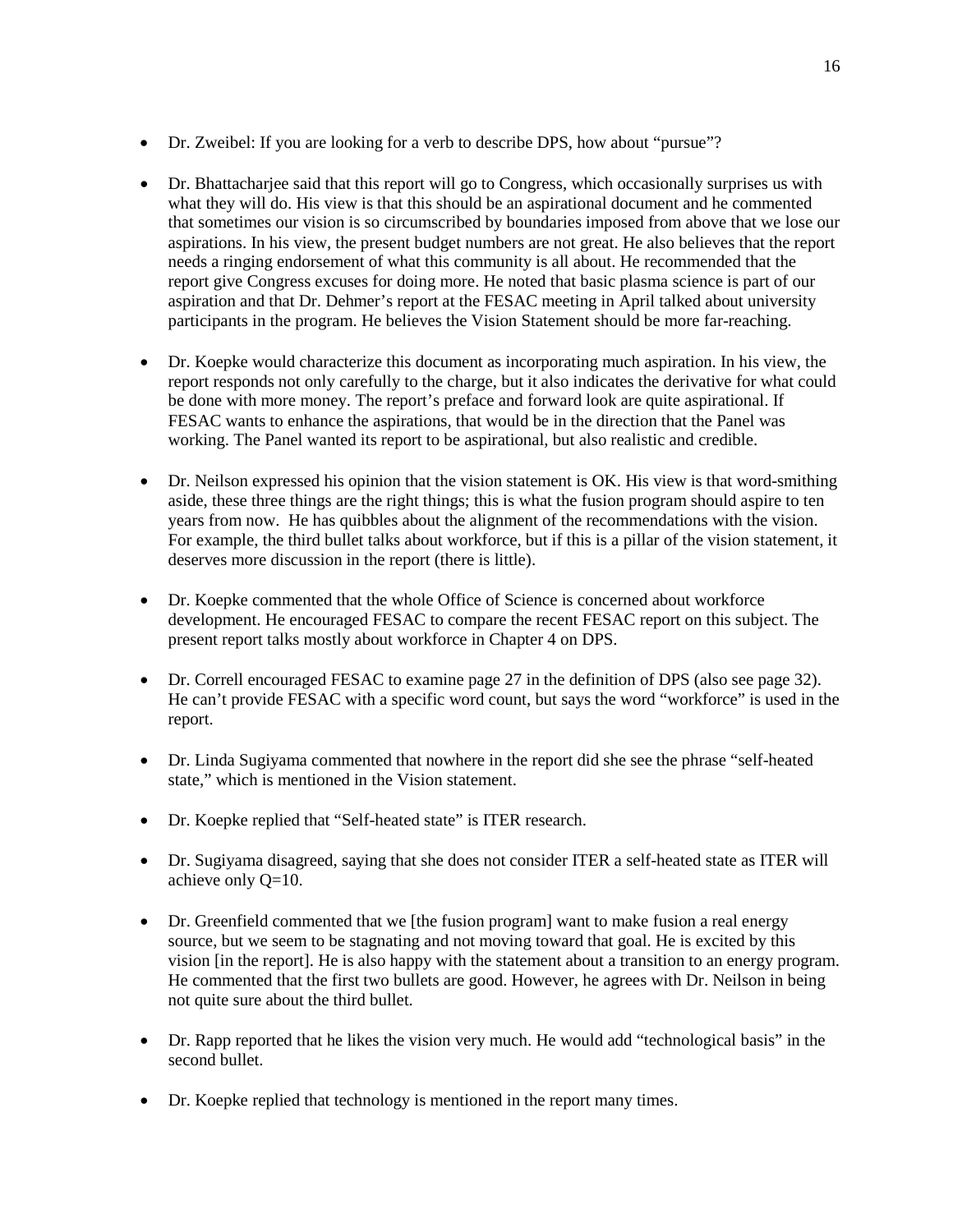- Dr. Groebner also reported that he feels pretty good about this Vision Statement. But he expressed frustration that we [the fusion program] are not moving ahead. He also believes that we need more materials research. He commented that it is exciting to talk about a big new facility that is world class -- but money is a problem and the scenarios only allow some steps in this direction. He observed that we need a good workforce, but do we need to say this in the Vision Statement?
- Dr. Synakowski commented that he understands the urgency about workforce. But in articulating the FES vision, he would find it difficult to use workforce as a rationale. Instead, the real reason is the science. His view is that workforce is not what the program is for; we need to pay attention to workforce in order to pursue the mission, but workforce is not the reason why fusion exists.
- Dr. Fred Skiff stated that there is a good statement for Vision, but then there is the issue of mission-driven versus academic. He stated that DPS is in both.
- Dr. Neilson proposed a modest suggestion to improve bullet 3: Turn around the sentence so that scientific discovery and innovation are not subordinate. He also proposed to eliminate the catchy phrase "Generation ITER-FNSF".
- Dr. Chris Hegna observed that in an earlier version of the report, there was a section about the role of universities. He asked whether university-based research got dropped. He believes it needs to be reflected.
- Dr. Rej replied that he was also thinking of inverting the third bullet. But he thinks it is OK to retain the catchy name to reflect the role of universities. He also commented that the Vision Statement should not be very different. He suggested that FESAC compare the Vision Statement in the G-7 white paper that was submitted to the subcommittee. He stated that a Fusion Nuclear Science program means more than just plasma physics.
- Dr. Troy Carter noted that workforce is not the primary reason for the existence of universities; they also have to sell their programs on the basis of science.
- Dr. Keane asked the FESAC members to send their comments on the Vision Statement to him (chris.keane@wsu.edu). He will incorporate them in the summary tomorrow. He stated that he will also ask Dr. Koepke to take a crack at it.

# **5. Discussion of Initiatives and Priorities**

- Dr. Keane raised the issue: We have to be ready to give an answer to our favorite congressional staffer if he were to ask us: What do you think of this report?
- Dr. Neilson replied that he was looking for initiatives that are exciting, that will change the trajectory of our funding fortunes, which have been declining for too long. He observed that the fusion program has not built any new facilities for a long time. He noted that Scenario 4 is the most pessimistic, but it is where the program is now for FY15. So what remains (Tier 1) in the pessimistic scenario looks like more of the same. The fusion program has been working on disruptions and plasma-material interactions for a long time. But he cautioned that these are not initiatives that will cause our colleagues in the broader science community and in Congress and overseas to say that our program will turn around.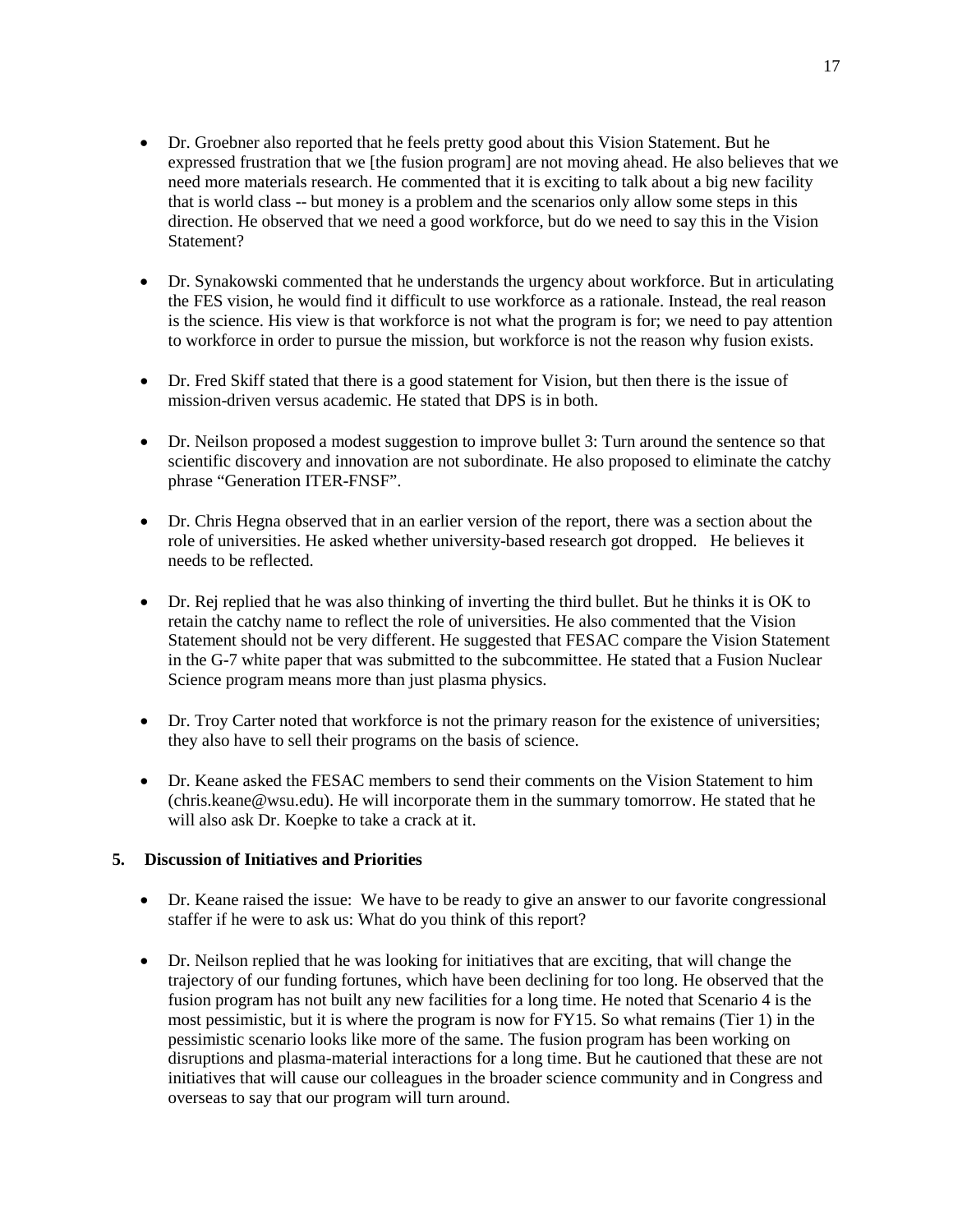- Dr. Koepke replied that the idea was, that with upgrades and with devices really set up to use diagnostics and that have flexibility, to look at transients in order to weigh in regarding disruption-mitigation solutions for tokamaks. With regard to PMI, the approach taken by the Panel is to look at it with existing facilities in order to validate whole-device modeling. He said that neither of these Tier 1 initiatives is status quo.
- Dr. Knowlton said that to get an initiative, the Panel determined priorities and the needs of the program. That is how three of these Tier items became initiatives. He thinks DIII-D and NSTX staffs are highly capable of solving the transient problem. He commented that the fusion program already looked at transients and PMI, so maybe they should not be characterized as initiatives. He stated that more correctly, these are issues that absolutely need to be resolved in ten years' time.
- Dr. Izzo noted that scenarios in the report all have NSTX and DIII-D operating for five years, but the rationale seems to be the selection of the best geometry for FNSF. She asked whether that should be the same reason for the lowest budget scenario,
- Dr. Koepke replied that NSTX was upgraded to make this decision point whereas MAST is not as capable of doing this.
- Dr. Bhattacharjee recommended a process to promote predictive capability to Tier 1.
- Dr. Koepke asked in reply, which issue would you move down in priority?
- Bhattachariee replied that he would move none of them down. He commented that the predictive initiative is very cost effective. If it were demoted to Tier 2, we might lose an opportunity. He stated that this has been a no-brainer for fusion for a long time. His view of the problem [with predictive capability] is that we started with an overly grandiose proposal for it; now we are more realistic. He stated that as a community, we are building this capability. He noted that the disruption workshops show that the data are incomplete and that we need predictive capability for this initiative.
- Dr. Koepke concurred that he cannot argue with Dr. Bhattacharjee on the rationale. But he does take issue with making it [predictive capability] Tier 1. In his opinion, the transient initiative is urgent while the predictive initiative is not quite as urgent. He would be dissatisfied with having three Tier 1 items because the charge asked for a ranking.
- Dr. Hegna noted that not all Tier 1 items are purely experimental; in fact, they require a theorymodeling effort. Also, he said that item 3 (predictive) includes experiments; it is not purely theory.
- Dr. Bhattacharjee replied that he recognizes that, but what is missing is doing whole device simulation modeling. He questioned, what stops you from putting one more in Tier 1?
- Dr. Koepke replied that it makes the descriptor of the Tier useless.
- Dr. Sugiyama stated that the transient events initiative is almost entirely related to ITER; the words "Successful tokamak burning" should be added.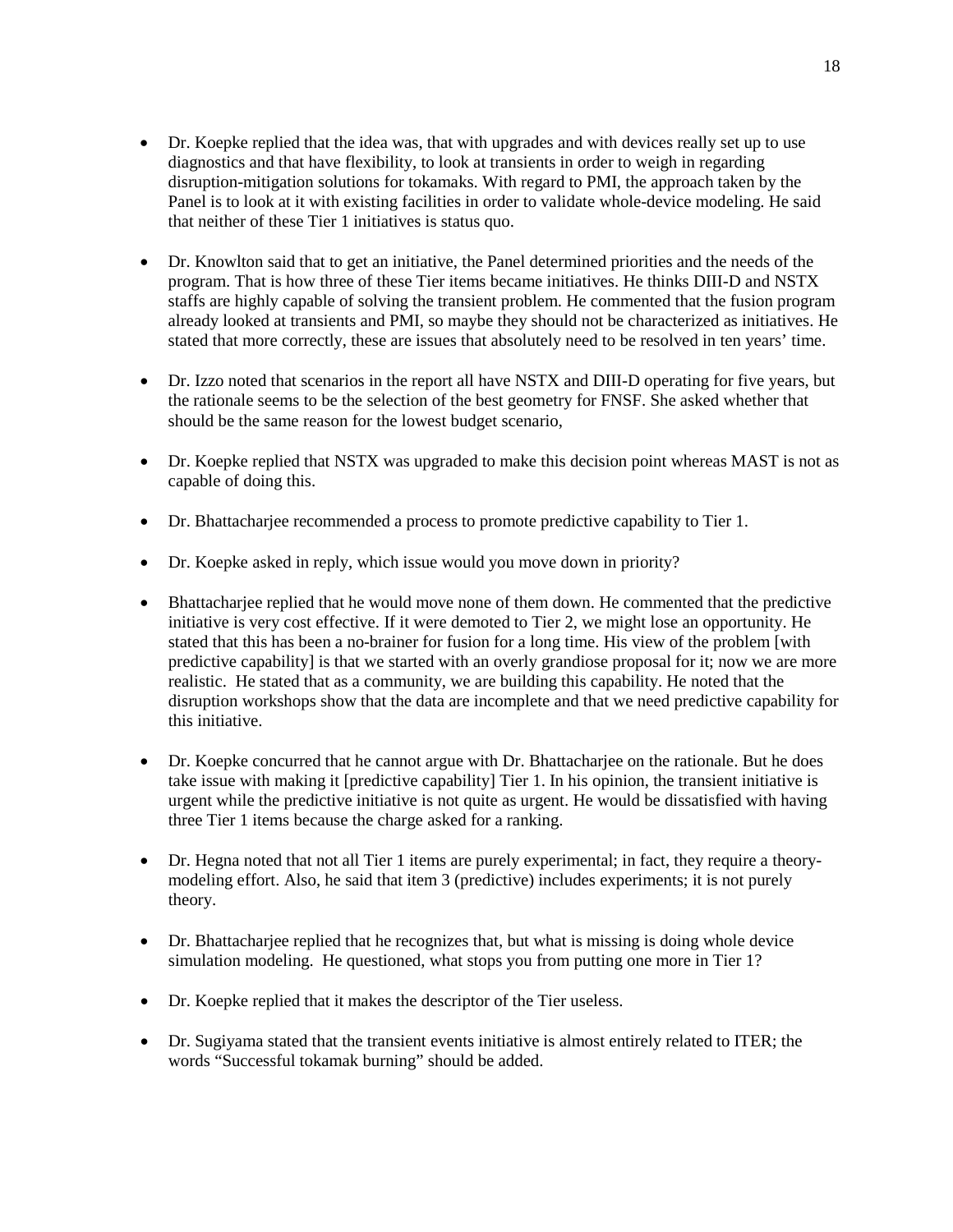- Dr. Koepke asked: is doing so consistent with us not dealing with ITER in the charge? High Power was removed from the charge. He noted that the Panel was instructed to assume that ITER would happen.
- Dr. Sugiyama indicated that what she meant is that this item is exclusively pointed at ITER. So the report should say that.
- Dr. Koepke replied that the report talks about their deleterious effects on burning plasma, but they do also put limitations on existing machines.
- Dr. Sugiyama responded: but it is only for tokamaks, whereas the other bullets are platform independent. So she questioned, why not put this in the title of the initiative?
- Dr. Neilson raised a point of order: we should hear comments from FESAC. He said that we don't need responses from the Panel for every comment.
- Dr. Greenfield provided comments on both Tier 1 initiatives. In his view, the first one should not be tokamak-specific. He noted that it is called damage control in the report, but in reality it is also operation control. He said that some issues are tokamak specific, but operating point control is not specific to tokamaks. He suggested changing its name from damage control to plasma control. This is not ITER specific, since it is common to existing tokamaks.

For the second initiative, he noted that the report says this is a prerequisite for ITER success. He commented that some things might be prerequisites, but the fact is that few changes will be made to ITER before it runs, so this is more to do with how to run ITER. It will become more important for FNSF—which again is not tokamak-specific.

- Dr. Cohen said that he suspects that theory, simulation, and modeling are integral, part-and-parcel of the first two initiatives, but this is not obvious. He requested that, in the longer description of the initiatives on page 9 of the report, a phrase be added that explicitly states these two initiatives involve teamwork among theory, simulation, and experiment. He recommended that the report be clear where ASCR can help us with our Tier 1 items. He disagrees with Dr. Bhattacharjee: theory capability is present in all four initiatives, whereas Integrated Modeling is something special.
- Dr. Synakowski commented on how FES might use this, for its plan and for briefings in response to Dr. Neilson. He embraces what Dr. Greenfield said about how it is framed. But in terms of what our stakeholders need to advance the fusion cause, he has talked about urgent problems in the burning plasma realm, and this class of things comes up. He said that people can understand these things and that to be able to tell the story, that we should identify major classes of issues involving both experiments and theory and that that combination represents an exciting scientific story. He noted that the predictive initiative plays well in the Administration and that in his view we must capture the wave in massively parallel computing. He mentioned that we can talk about both Tier 2 initiatives readily. His view is that the FNSF initiative and heading toward CD-1 are both very substantial initiatives. He admonished the committee that word-smithing is not the best use of FESAC's time. He concluded by saying that all four initiatives are things that will play well with the audiences that he deals with.
- Dr. Rosner commented that the audience for this report is Congress and the American Physical Society and that words do matter. He is worried about the wording. He noted that at a general APS Meeting (not the APS-DPP Meeting), this would look like an engineering program, which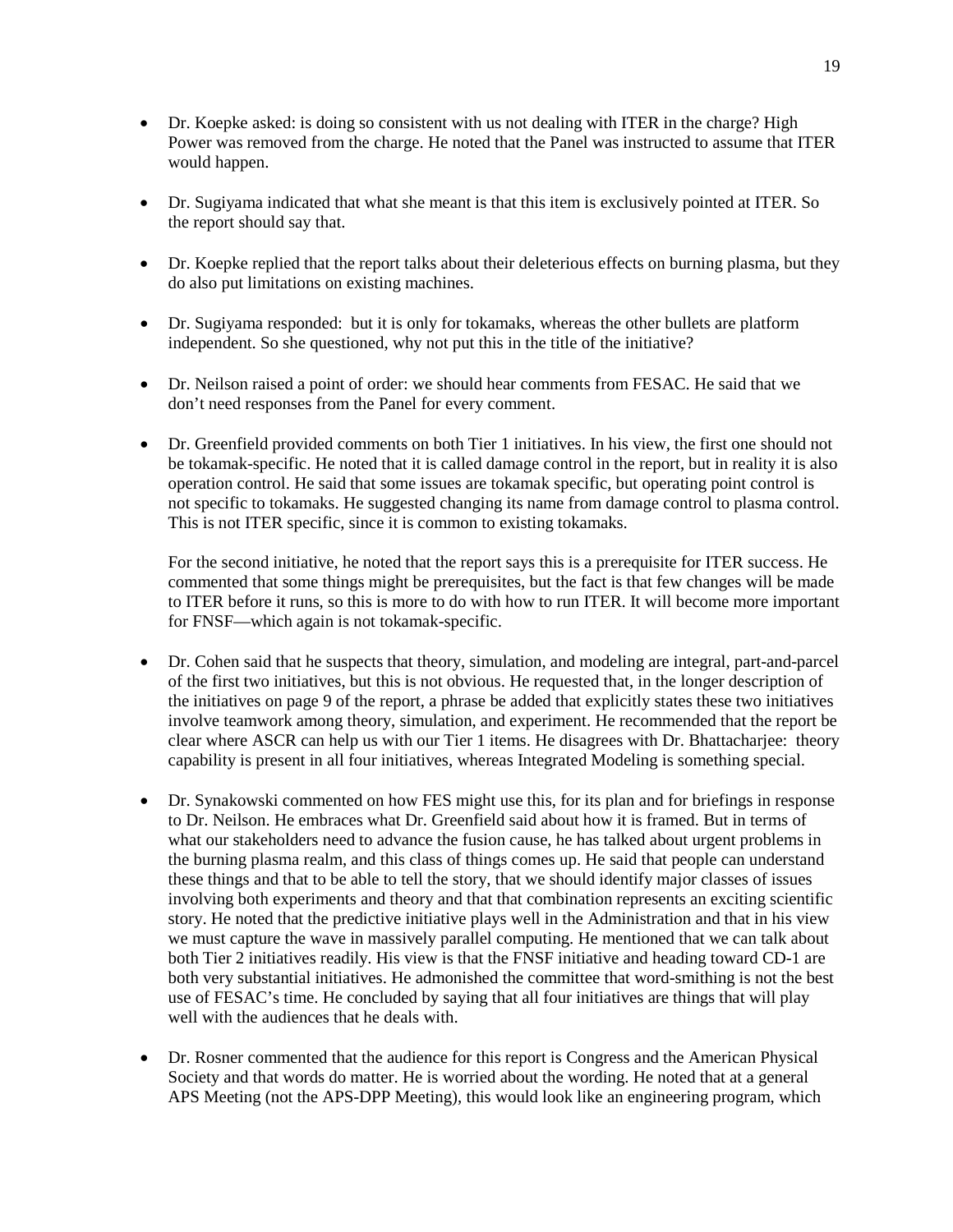might later do some science. He suggested adding a line at the bottom about theory, simulation, and experiment.

- Dr. Groebner stated that these are good initiatives: the Tier 1 items are showstoppers, while the Tier 2 items are 'needed'.
- Dr. Neilson stated that the arguments about the importance of these items are not new; we have been putting them in reports for twenty years. He wants to produce a report that will change the vector of the fusion program. He observed that every few years, we lose another piece of ourselves. He said that what he heard at this meeting is that Tier 1 items are not just more of the same—but he doesn't see that in the report. He concluded by saying the report talks at length about the problems--that is not compelling.

# **Discussion of Budget Scenarios**

- Dr. Keane says that concerning Chapter 6, he has two thoughts. First, presenting impacts without a detailed basis worries him. Second, if we give this report to congressional staffers, that is what they will say.
- Dr. Bhattacharjee said that he, too, is concerned by that. In his view, the report should be an aspirational document and it should make clear what will be lost. He said that if we don't aspire highly, we will lose; we should push for a more ambitious plan.
- Dr. Cohen noted that with all four budgets, there is immediate cessation of C-Mod, but the report does not say why. There is no scientific justification. He is not satisfied with a blanket statement to terminate C-Mod. Second, he observed that the charge is the charge; it gave us four budget scenarios. The Rosner panel pushed back on the charge given to it and he mentioned that he was on that subcommittee. He stated that we need this present report to be perceived by stakeholders as responsive and responsible, so as not to be dismissed.
- Dr. Neilson suggested trying something. He noted that what is in the report starts with Modest Growth (Scenario 1) as the reference, and then displays greater and greater levels of pain in going to the other scenarios. But he believes we are now on a [funding] path to Scenario 4 (FY2015 Presidential Request with cost of living increases).
- Dr. Synakowski replied that that is an assumption you are making.
- Dr. Neilson replied that, yes, that is an assumption. He observed that Scenario 4 is the FY15 budget request. He said that Dr. Dehmer told us that SC is focusing on cost-of-living growth only. He questioned, what is the most compelling thing that will keep the situation from getting worse? He observed that Scenario 1 is \$900M more than Scenario 4 over ten years, so it would help if we portray some tough decision making and a compelling program for Scenario 4.
- Dr. Keane said that FESAC would have to decide whether to ask the Panel to revise its report.
- Dr. Koepke commented that the Panel assumed that no existing machines would be still operating in 20 years. If you don't get rid of any existing machines between now and then, you won't be able to do anything strategic for then (20 years from now). So the Panel decided to keep people first, weigh existing facilities with new investments and research directions, and sequence the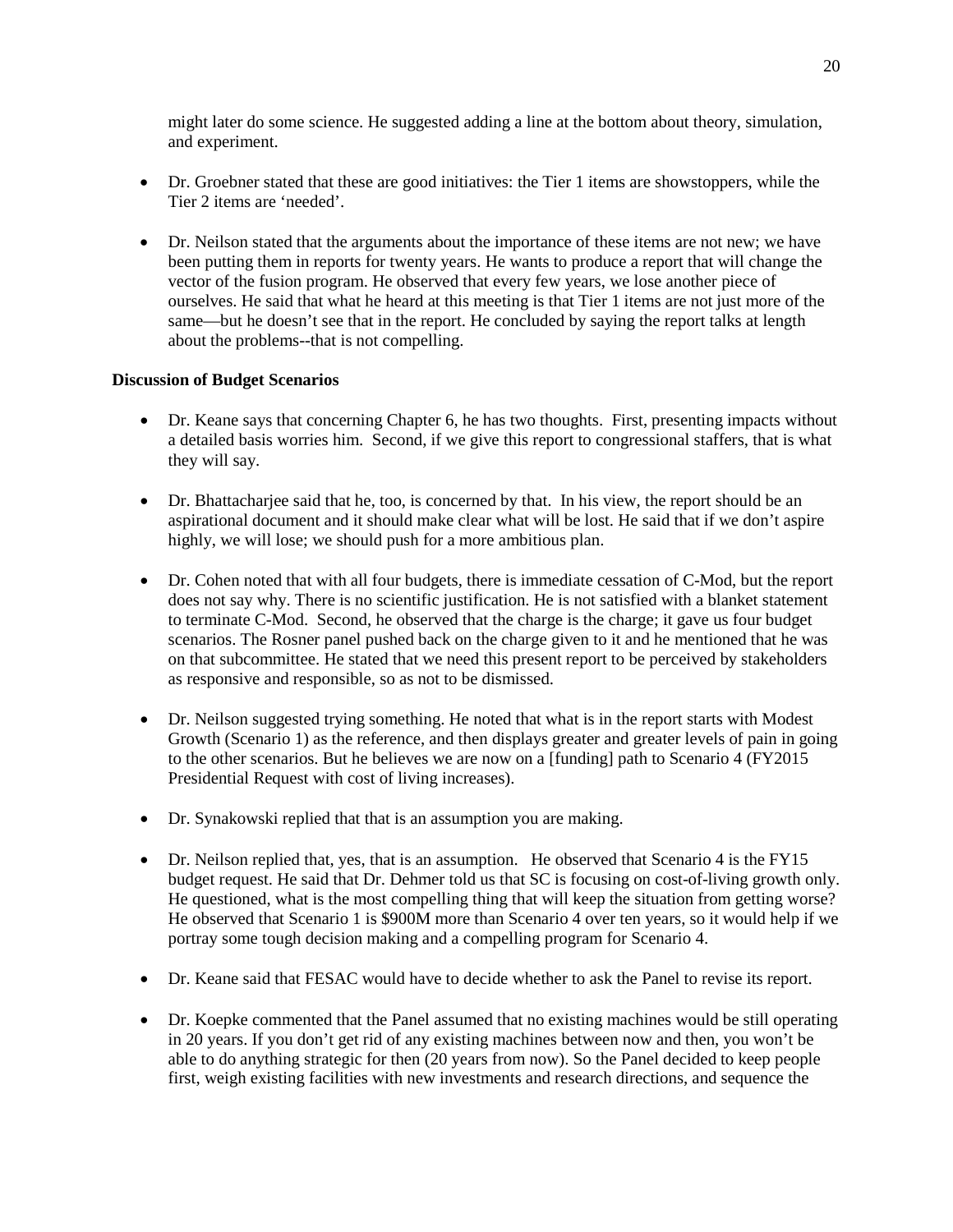priorities according to optimally addressing them within the budget constraint, starting with the highest scenario first.

- Dr. Synakowski reminded FESAC that the number one thing FES urged the panel to do is to prioritize. FES will do our best to make the priorities happen. The timing and how much money is FES's job. Priorities are what matter.
- Dr. Keane asked the FESAC members to please send their comments to him.

# **6. PUBLIC COMMENTS**

# 1. Tony Taylor – General Atomics

There was extensive community input: 83 presentations and 95 white papers. This input provided excellent advice. Almost everyone in the community will find something in the report to be unhappy about. Clearly the Panel took the community input seriously and clearly they made tough decisions. He heartily supports the elements of the Vision Statement, especially the first two are exciting. He stated that is an appropriate plan to move the program forward in this vision. He found it noteworthy that the entire Panel supports this plan, and he encouraged his colleagues in the community and on FESAC to do likewise.

2. Dave Hill – Lawrence Livermore National Laboratory

The Panel did a wonderful job getting community input. The first high-level item should be fusion energy in general, not specifically transient events. That is only one aspect, and it's happening anyway. He raised the question about adding a bullet regarding sustained fusion power. Fusion as an energy source is captivating to the general public. He observed that the challenge is that we have not realized this vision for the past 50 years. The issue is how to stimulate funding without making expansive promises. He asked that the report be made more concrete about deliverables.

He noted that there are examples of partnering with other agencies that are already working. HEDLP is one, although the funding ramped down before the program got its feet on the ground. He encouraged language that supports other such partnerships.

3. Dr. Steve Dean – Fusion Power Associates

Dr. Dean stated that "I feel like John the Baptist: He didn't know the way, but he came to prepare the way". He said that the Panel put in much effort, but there are some weaknesses in the report. From his perspective, the Vision Statement is not exciting. It is not a 20-year vision statement. No batting averages are recorded for leadership. He stated that the plan would be strengthened if it had an introduction section that describes the world situation (Korea, China, Europe).

With respect to ITER, Dr. Dean noted that, conservatively, it will cost US  $$(4-6)B]$ . It needs  $$(300-$ 500)M/year, but currently only gets \$150M. Will it be built in ten years without a commitment from the US government? He said that we should take our rosy glasses off and look at the cost of ITER. No electric utility company will want a \$(40-60)B device. How can we get to a concept or configuration that is more affordable and more likely to impact the US market? He encouraged the Panel to look at the white paper from Professor Dennis Whyte. High temperature superconductors are an idea that might lead to a concept at a fraction of the cost of ITER. He stated the need to foster these kinds of ideas and observed that nothing in this plan encourages power plant studies to search for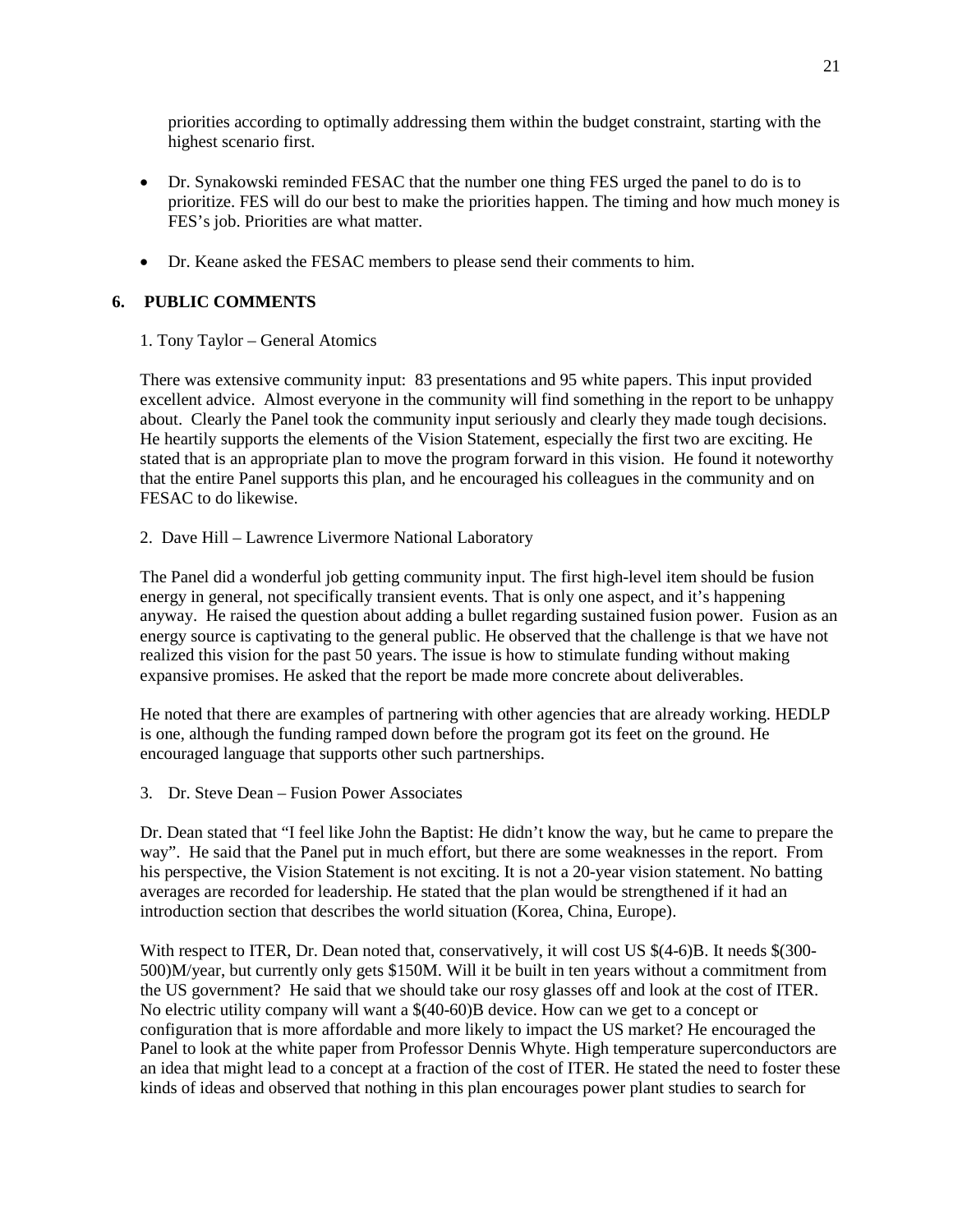something better. The report gives the impression that solving physics problems will make ITER work.

Also, he questioned what differentiates the budget categories. Nothing in the report allows one to pick among the scenarios. The report uses phrases like "acceptable probability" and "partially met". It is important to get on the higher path.

Finally, he noted that under a Continuing Resolution, we have lost the top three funding profiles. There is no sign that anyone will give the fusion program more money. He said that the fusion program needs compelling arguments, but they are not in the Vision Statement. He sees lots of trees, but who will see the forest? He said that the fusion program needs to get to a power plant earlier than 40 years.

4. Dr. Earl Marmar – Massachusetts Institute of Technology

Dr. Marmar agrees with some of the priorities in the Tiers. In particular, he stated that the top two are very important and are potential showstoppers for the development of fusion. It is right to look at them. He noted that for PMI, the report urges a community assessment about how to address the PMI key issues, and that resonates with him. But, he believes that making irreversible decisions before that panel of experts meets would be a serious and fundamental mistake.

He observed that late in the report (p. 28) the Panel noted that the ITER level of power fluence has been studied in C-Mod. Instead, he believes the report could say that we need to study this issue in C-Mod. It is the only facility in the world that can do this now. Hence there is a strong dissonance between the identification of PMI being a high-tier issue with the recommendation to immediately cease operation of Alcator C-Mod.

Also, Dr. Marmar observed there is no discussion in the report of follow on, such as ADX or hightemperature superconductors. He believes this represents a huge hole in the program, to which Dr. Dean alluded. It misses the high-field approach to an FNSF and a pilot plant. The reactor designs in the US for a burning plasma plant (BPX etc.) were all high field. They got to the plasma parameters needed, in a tractable-size machine. He stated that the physics is basically in hand; there are issues with disruptions, ELMs, and steady state that we need to work on, but the basic physics is in hand and only needs modest investments. He believes that needs to be in the report.

Finally, he reminded the Panel that Dr. Neilson referred to the fact that this is not a very inspiring plan. He observed that ten years from now, with this plan, we would have only one tokamak facility and a linear plasma simulator (the only new device), and we would be designing FNSF—nothing else. This is not inspiring. He believes that we can do better, and we should do better. That resonates with Dr. Cohen that there is no backup for the statement that the Alcator C-Mod program should be terminated; it gives no opportunity for rebuttal.

5. Professor Miklos Porkolab – Massachusetts Institute of Technology

First, Dr. Miklos Porkolab questioned how the immediate cessation of C-Mod operation in FY15 can be consistent with students completing their theses and with C-Mod having a three year phase out plan approved by DOE to be completed in FY16. He quoted from Dr. Synakowski's letter: that funding for C-Mod in FY16 to be level with FY15. It is unclear to Dr. Porkolab where the Panel came up with the recommendation to shut down C-Mod.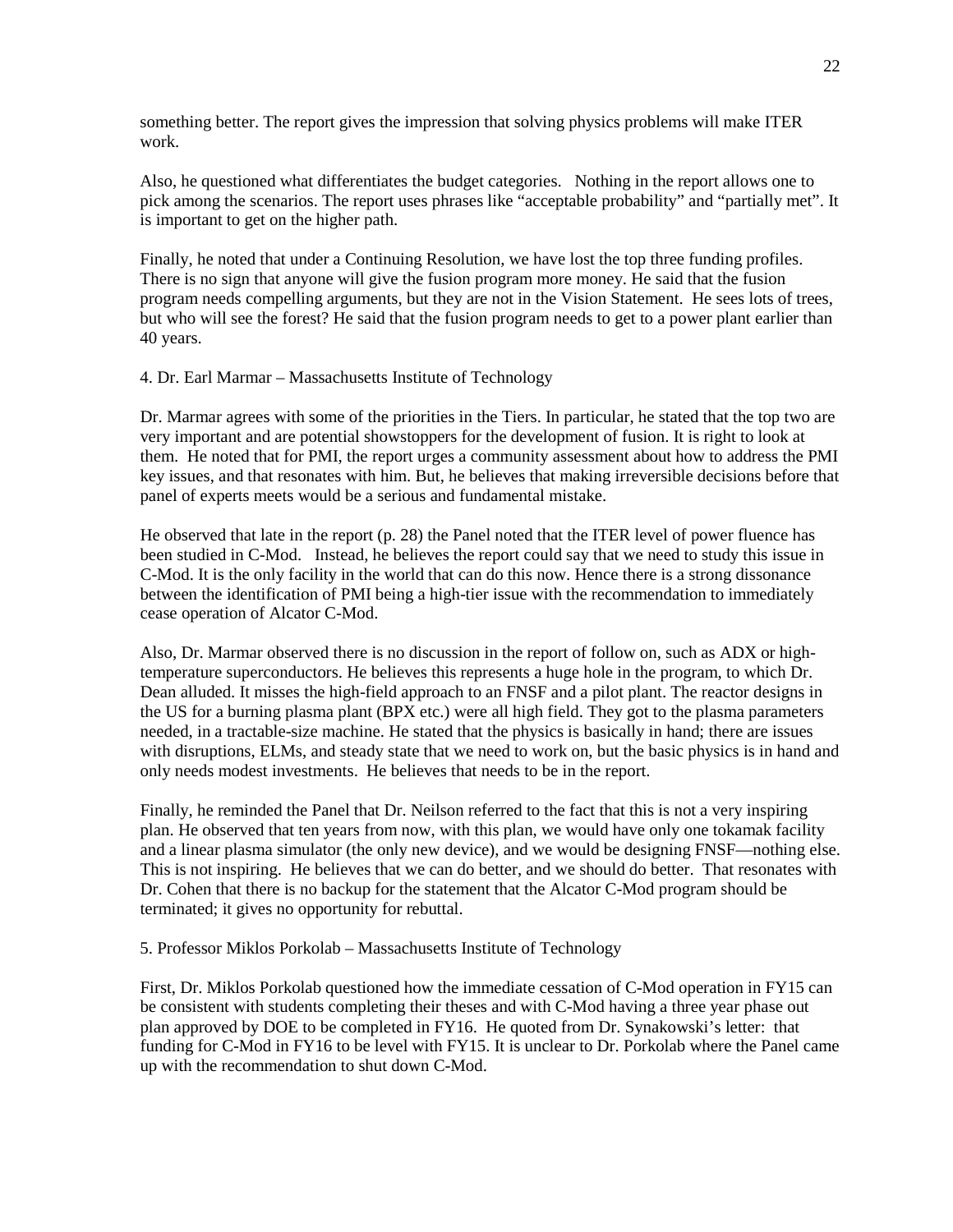Dr. Porkolab observed that there are still 10 PhD students in their fourth and fifth years, who need data to finish, and MIT cannot send them elsewhere. He has sent a third-year student to DIII-D. He noted that C-Mod has just completed 12 weeks of operation in FY14 and that the program has ten papers at the IAEA Conference next month and a comparable number of invited talks at the APS-DPP Meeting, so C-Mod is very productive.

Dr. Porkolab said that the House markup for FY15 has 12 weeks of operation for C-Mod. With an initial continuing resolution in FY15, there is a chance that we might stay on a CR throughout FY15.

He observed that Alcator C-Mod is the only US machine with metal tiles which is the material that ITER has chosen for its operation and that major EU machines have converted to tungsten. But, he noted that there are issues with tungsten such as impurity injection and pedestal height. Also, he noted that C-Mod is investigating a new antenna geometry to mitigate impurities and that it has a plan to put on a second such antenna. He stated that Alcator C-Mod is the only machine in the US to explore lower hybrid current drive, which is new driver technology relevant to FNSF, and that we lose exploring this technology if we shut down Alcator C-Mod. In the PMI area, he observed that C-Mod has high heat fluxes and can study interaction with metallic walls. Some FNSF designs have high field (similar to C-Mod).

In conclusion, Dr. Porkolab said that the report should say what we lose when we shut down a machine: C-Mod, then either DIII-D or NSTX.

7. Dr. Mark Haynes

Dr. Mark Haynes said that Congress asked for a plan, and this report is the basis for that plan. This report therefore, must be part of the compelling case for Congress to fund the program. He asked: what makes a compelling strategic plan? His answer to that question is: [1] A vision--but maybe the one in this report is not very compelling. [2] Hard choices—these it has, especially one for C-Mod. He said that the report should elucidate the possibilities that were left on the cutting room floor and that FESAC should incorporate this information to make it more compelling.

8. Stewart Prager – Princeton Plasma Physics Laboratory

There is a lot of great stuff in the report: support for ITER, FNSF, challenges. He has a positive response to it. He then listed four impressions as if he were an outsider to the field:

- World leadership of the US: This is a challenge in a budget-constrained environment. The report does not answer how these initiatives are world-leading. It should give a concise answer to this.
- The report seems not to emphasize innovation: We need ideas. Strength of our ideas accompanied by experiments leads to innovation. The report seems to be at a low energy level. It should raise the energy level in the room. I sat through all the community presentations to the Panel; I found them exciting and inspiring. Somehow this is not coming through.
- Preparing for ITER and FNSF is not enough for the Vision Statement: This is weak. Reexpress this.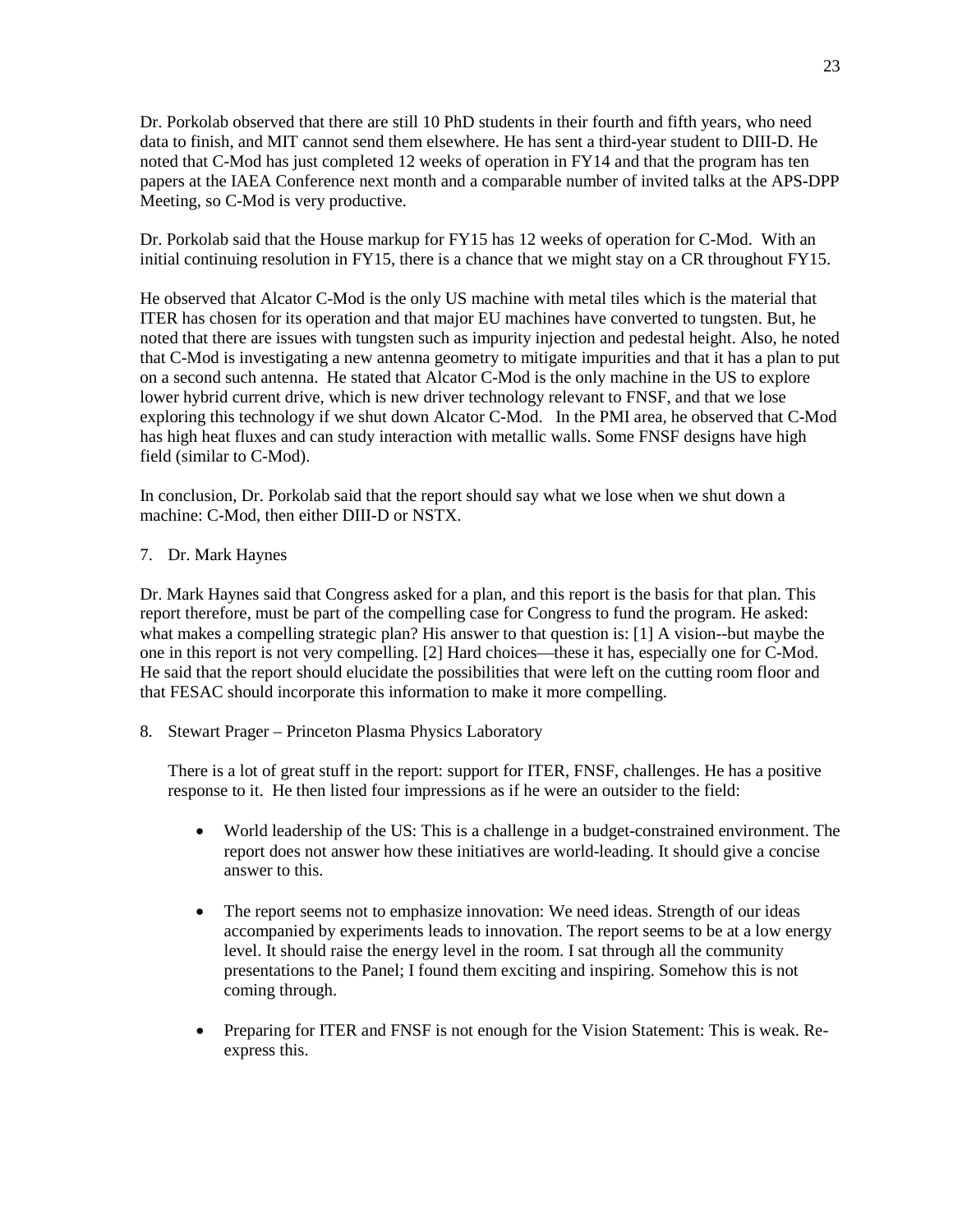- DPS: Within this box are many critical things. However, the report just talks about generic plasma science. It needs good examples.
- 8. Dr. Mike Zarnstorff -- Princeton Plasma Physics Laboratory

Dr. Zarnstorff recommended that the Panel emphasize science in the Vision Statement; tell the story in that language and from that perspective. He observed that the Vision Statement is focused on the facilities that will carry out the mission. With the initiatives, he stated that the initiatives are scientific, but they could be made more so. Dr. Zarnstorff said that the challenge with fusion is to integrate solutions for all issues, which is very difficult. He believes that the fusion program currently focuses on individual aspects and short-term phenomena but that we need to transition to long sustained performance. Finally, he said that collaboration with international devices is not justified with these initiatives; this needs to be brought into the report.

# **7. FESAC Member Comments**

- Dr. Skiff said that given the charge and the financial limitations, the Panel has tried to align them. He echoed the comment that we should not lose vision.
- Dr. Cohen thanked the spouses of the Panel members for putting up with this process. He said that the cessation of C-Mod operation needs a justification statement. He believes that a fourth actionable bullet is needed about DPS and that differentiation is needed. Of the four top priorities in the two tiers, he said that three that are not integrated modeling and that we need to include an explicit statement that theory and modeling are important elements of them.
- Dr. Rosner subscribed to Dr. Cohen's two comments. He said the Panel did a very good job of responding to the charge. But he did miss a greater sense that this is really science; there is too much application. He observed that there is so much science in this field, and it's a shame not to highlight it. The other thing that he worries about is the wording that describes the FY2015 Presidential Request with COL (Budget Scenario 4). Congressional staffers would see this scenario as being acceptable, since scientists outside the US will do what we don't.
- Dr. Izzo stated that the description of the different budget levels does not draw out the differences.
- Dr. Kim asked: Why don't we say that the worst scenario is unsustainable? She said that it will give no future to young scientists, and that the report should emphasize that point. As for the Vision Statement, she said it is hard to come up with good things to promise. She observed that currently, we are trying to make big progress in engineering. But she believes that the report should make it clear that we are doing research in innovative things as well.
- Dr. Bhattacharjee said that DPS is a very important area and that should be in the Vision Statement, right up front. He observed that the report is supportive of DPS, but not the Vision Statement. He said that we should not stray from the charge that was given, but that cessation of C-Mod operation will be a huge cost for our program. He noted that we might be considering elimination of another large group later on. Finally, he said that the strategic plan should try to keep the enormous talent at MIT in the program.
- Dr. Koepke asked: Is it science or workforce that you want to emphasize in #3?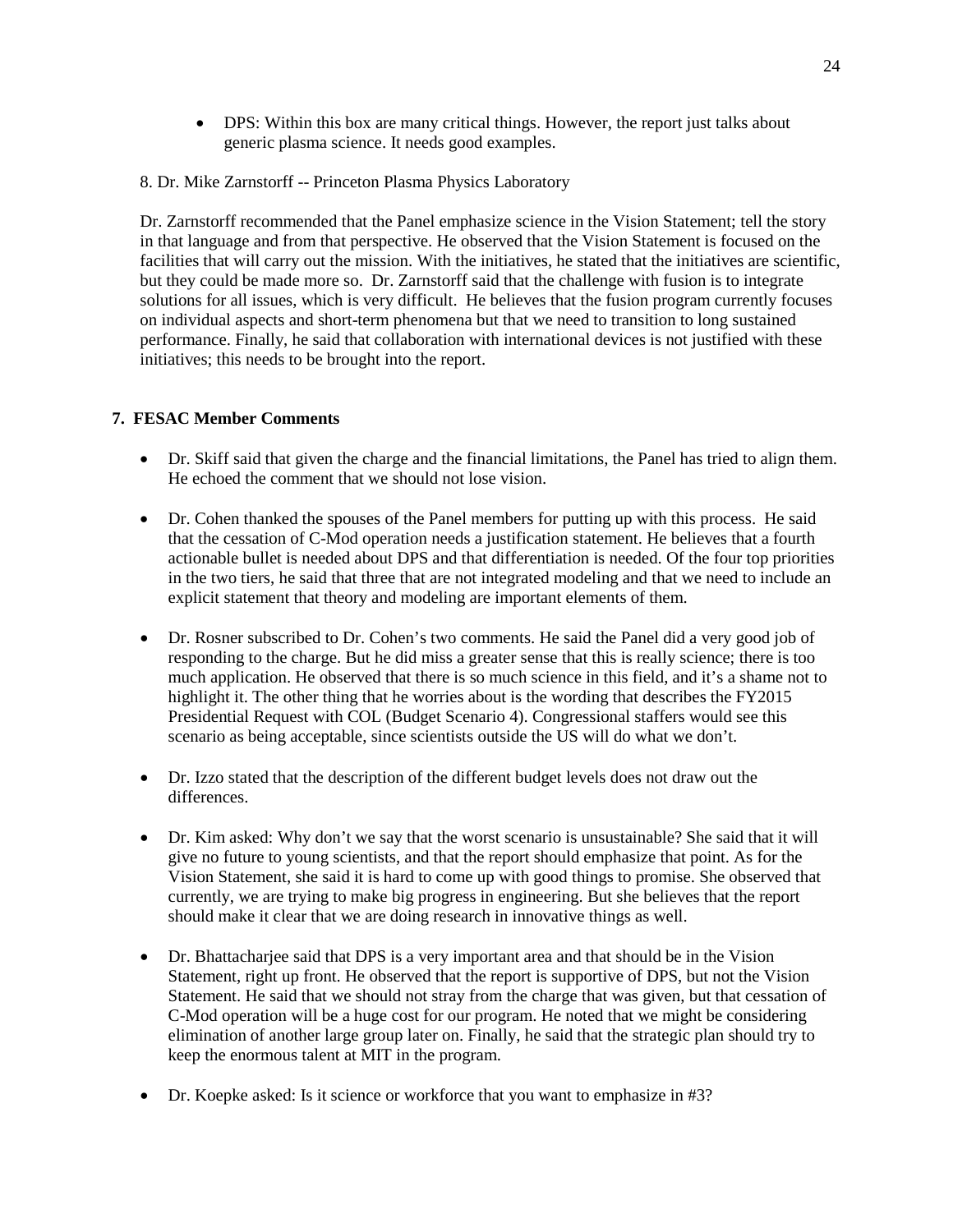- Dr. Bhattacharjee responded: Science, with workforce as a consequence.
- Dr. Neilson thanked the Panel for the amount of work and the quality. He said that there is much in this report to like and that we will not turn this report on its head in the next week or two. He then made two recommendations:
	- 1. Improve the description of the four initiatives to make it clear what will be done and to explain why it is important. Do this in the Executive Summary and Chapter 1. Bring in material from the white papers. Say what will be done, why it is compelling, why it is not just more of the same.
	- 2. Make Scenario 4 be the reference case. What might convince stakeholders to fund us is that we need to clarify the sacrifices in this case--what can be done, not just C-Mod cessation, and put the nail in coffin for transient and PMI issues. Then make compelling arguments to go up to higher budgets. He prefers to see new investment in new facilities (fusion nuclear science and technology).
- Dr. Sugiyama said that overall, it is a good report in spite of her earlier comments, which she stills stand by. She said that it is dangerous to emphasize technology more than science. She observed that the importance of analytical theory is mentioned in the report, but there are no recommendations that mention it. She asked that the report not just shove analytic theory under predictive modeling or DPS.
- Dr. Groebner thanked the Panel for giving FESAC a 50-page report rather than a 200-page report. He noted that we have to move the community to address materials problems more clearly, and the report does this. He stated that the Panel did a good job of responding to the charge. He noted that the Vision Statement is meant for different audiences: colleagues, non-fusion scientists, Congress. He recommended that the report should include a statement of rationale about the closure of C-Mod: it has huge scientific expertise that we need to keep somehow (and his colleagues there are his friends). He observed that if we want new things, we have to eliminate others.
- Dr. Foster said that this is a nice report but that it should clarify why we must cease Alcator C-Mod. He recommended that basic plasma science be integrated into the Vision Statement. With the reference in the Vision Statement to ITER, he believes that it might be better to say something about confidence. He stated that the definition of the impacts for various scenarios on DPS should be improved. Also, he asked, what are the budget impacts on international collaborations for the various scenarios?
- Dr. Patello said that the white papers contain exciting ideas and the Panel could not incorporate all of them. She observed that the product has some important things that can be implemented.
- Dr. Dasgupta said that the Panel did its best to incorporate quality science in the report.
- Dr. Hegna noted that he was one of the only fusion scientists on the Panel, and that it was very lonely. He stated that it was a miserable charge, which put stress on the Panel, and that the membership of the Panel was disappointing. He expressed his sorrow that we did not articulate a more exciting vision.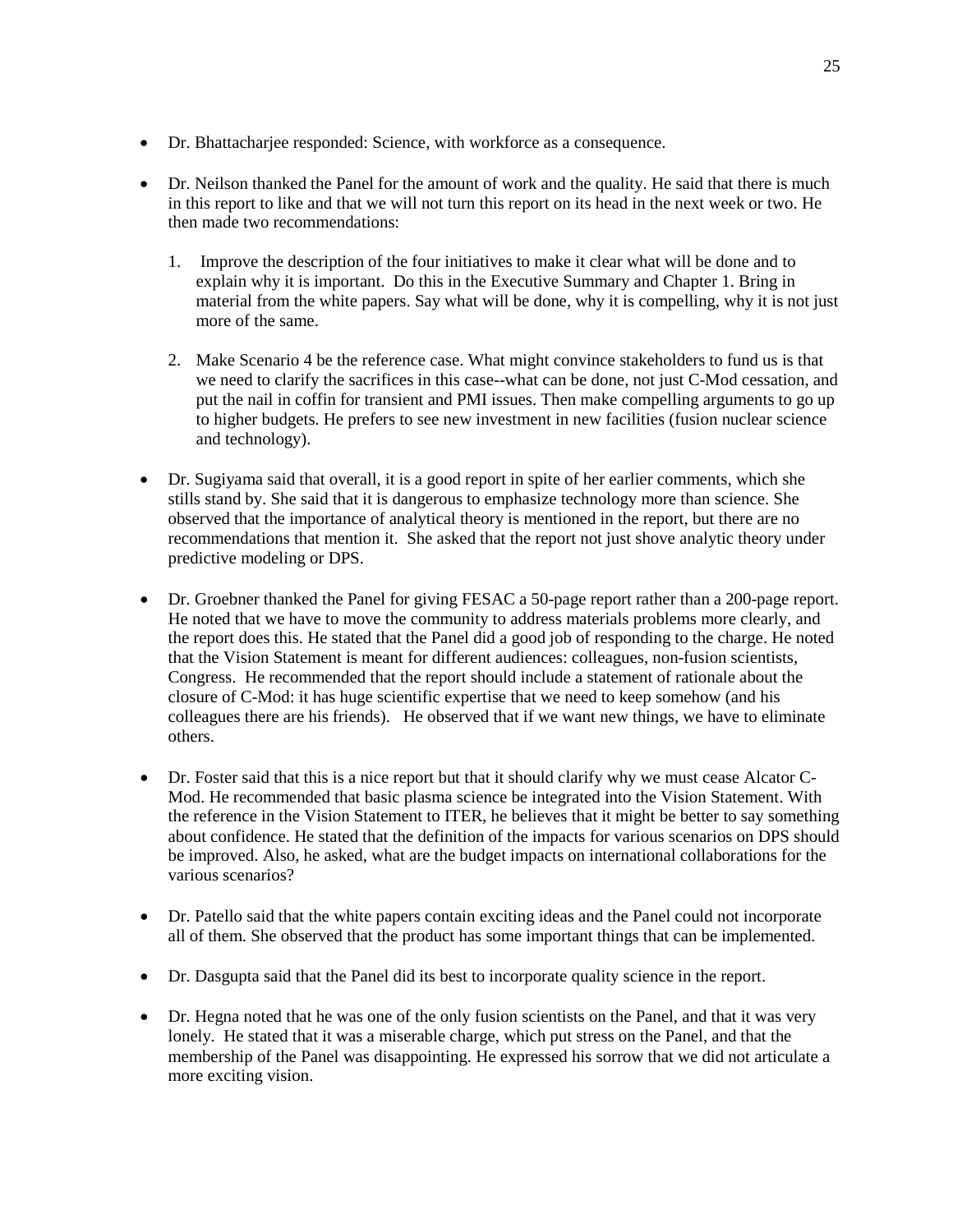- Dr. Rej observed that he used to be an insider, but now is a rehabilitator. He said that strategies are really hard; they don't simply consist of inventories. He said FESAC's editing recommendations can make this a better report.
- Dr. Steven Zinkle stated that the Panel believes that this is the community's report. He said that the Panel tried to strike for a community-balanced report. He observed that the charge left the Panel with a very restrictive budget window, as there is less than 10-15% difference among the scenarios. There is very little wriggle room between Scenarios 1 and 4. He stated that it was hard to come up with exciting initiatives when the budgets in the charge are half the European level. The Panel made tough decisions about the highest priorities. He concluded by saying that, yes, the Panel left other investments with lower priority on the cutting room floor; tough decisions were made.
- Dr. Reyes said that the initiatives are aligned with the Vision Statement.
- Dr. Carter said the Panel process was frustrating; Dr. Hegna's comments resonate with him.
- Dr. Zweibel focused on one thing: the heterogeneous category called DPS, which comprises many threads. She observed that many exciting discoveries are achieved here cheaply, but it only appears in the Vision Statement through the mention of workforce. It is not in Tier 1 or Tier 2. In Budget Scenarios 2 and 3, it will have to be squeezed; it is not mentioned at all in Budget Scenario 4. This leaves the impression that this area will be orphaned.
- Dr. Rapp said the report could be polished to show the world-leading aspects and that preparing for a major facility (FNSF) could be emphasized. He endorses the report.
- Dr. Greenfield said that he arrived late last night, so was happy to see how thin the report is [note: the Panel's report was given to the FESAC members upon arrival on Sunday prior to the Monday morning meeting]. He noted that he has served on recent FESAC panels, so he understands the hard work the Panel did. He is happy with the Vision Statement, which is focused on developing fusion as an energy source. He recommended that some work be put in the third part of the Vision Statement: emphasize science more, with workforce development as a consequence. He noted that science and technology are not in competition, but are hand in hand—this needs wordsmithing. He also recommended that the report reword the transients initiative to reflect control of plasma behavior, rather than damage because PMI is not a prerequisite for ITER success. He said that anything we learn about materials will impact not just ITER, but also FNSF. He recommended that predictive models permeate the fusion program. Finally, he said that we need to do a better job motivating higher budgets.
- Dr. Koepke said that the Panel actually composed the ingredients of a strategic plan, so congratulations to the panel. He observed that if the Panel members had all been comfortable, the Panel, by trying to satisfy everybody, would have not reached its potential for strategic success. He said that the Panel actually discussed the very things on which FESAC members have just now commented. He admitted that the product did take a long time and that, yes, there is much enabling technology. In his perspective, the Panel's report is a transformation of a fusion science program into a long-pulse program that embraces a whole dimension of the fusion community that needs to be ready in twenty years. He stated that while DPS is great, we have things to accomplish scientifically for fusion energy, and those require transforming the program to be better balanced between Foundations and Long Pulse. He recommends that we celebrate that the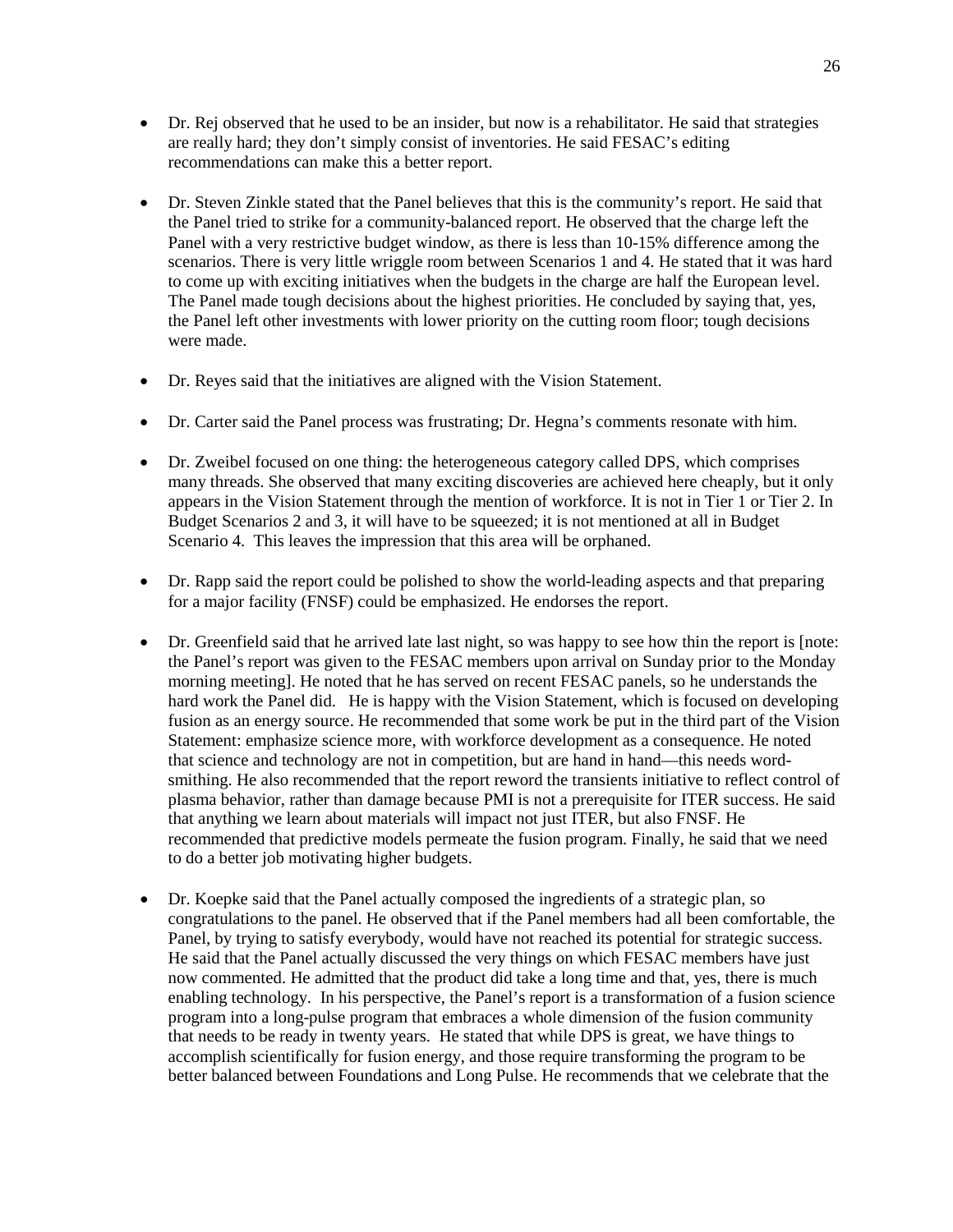international program has picked up the work that the US used to lead. We should use our agile flexible short-pulse facilities to make overseas facilities great.

Dr. Koepke then addressed the question of why to terminate the Alcator C-Mod program. He observed that the US has had no new major facility in twenty years and that NSTX was just upgraded. He stated that DIII-D can answer specific initiatives. He observed C-Mod has great people and great capabilities, but it has to be the first facility to cease operation—otherwise we cannot pay for upgrades to DIII-D that are needed to get answers in the next 5 years. What is in the report is a consensus of the Panel—which included experts from DPS, high performance computing, materials, ITER, fusion plasma physics, fusion technology, and fusion nuclear science. He is a big fan of general plasma science. But he stated that we have to be stewards of everything—in particular, stewards of a new vision. He observed that we started low temperature plasma research in 2009 and that we need to do the same thing in partnering with other Federal agencies. This report contains the prioritized opportunities that are worth new investment. The lowest budget scenario is nothing to be ashamed of: it provides for significant attention to be given to transients, boundary, and some attention to validated modeling.

- Dr. Keane said that the initiatives could be described better; he stated that the priorities defined by the Panel are generally correct, but could be more exciting. He would prefer that the report have more science in tone. He also questioned the lack of rationale for the Panel's recommendation to terminate the Alcator C-Mod program and he is concerned about the DPS impacts. He stated that over the course of the FESAC discussions, he has heard "endorse with caveats" repeatedly. In response, he will draft a possible transmittal letter for the Panel report, and that tomorrow FESAC will decide the path forward: either endorse with caveats, or meet again in a few weeks.
- Dr. Koepke stated that tomorrow the Panel group leaders could comment on the C-Mod cessation rationale and other such questions.
- Dr. Keane said that some word-smithing action can be done after this meeting.

# General Discussion

- Dr. Synakowski noted that we cannot have a follow-up meeting as soon as October 1. Also, FES needs to get moving on its strategic plan. For this purpose, at this point FES understands sufficiently the general thrusts of the FESAC Panel report, although FES can modify its plan if FESAC changes anything in the Panel report.
- Dr. Rosner observed that there are two levels issues: word-smithing and substantial. The latter are what might cause people not to vote for the report. Work on those.
- Dr. Bhattacharjee said that there is no way he can digest this report, written over five months, overnight. He agrees with much of the good work that has been done, but said that some changes could make the difference between a good report and an outstanding report. He would welcome more information on budget matters. He expects to vote in favor of this report, but it could be improved.
- Dr. Neilson agreed with Dr. Bhattacharjee's comments.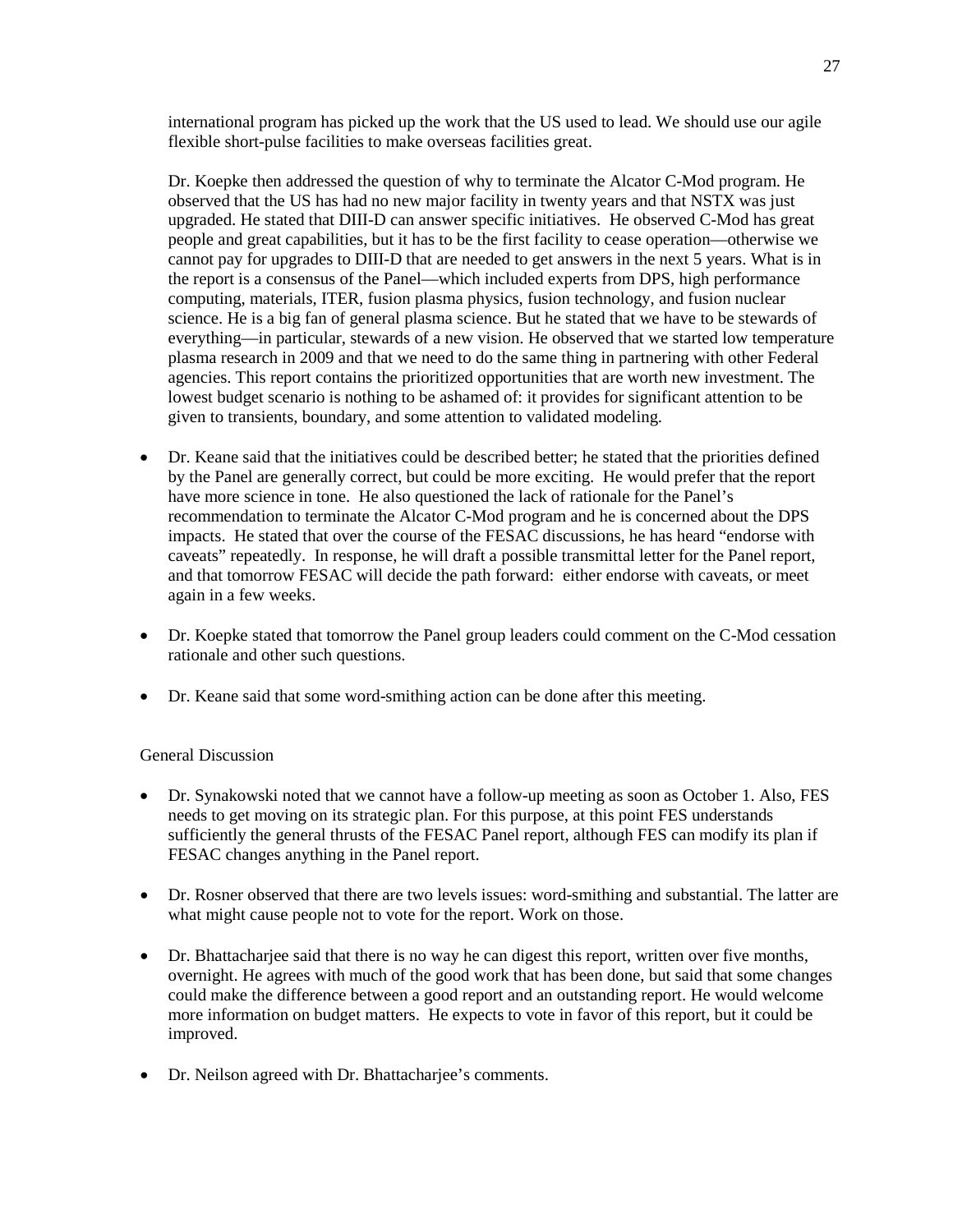- Dr. Keane asked whether or not the Panel considered a ramp down for C-Mod, rather than a crowbar.
- Dr. Koepke replied that the Panel did consider a ramp-down scenario, but that it needed the money to fuel the transformation.
- Dr. Knowlton concurred that the Panel initiatives needed the money.
- Dr. Koepke said that Dr. Zinkle will explain why we need the money (for long pulse).
- Dr. Zinkle said that there was a panel-wide consensus for migration of funding from Foundations to Long Pulse activities. The latter consists of stellarators and long-pulse tokamaks (domestic and international), plasma-material interactions (ReNeW thrusts 9-12), fusion materials, blanket science, and fusion power conceptual design. These are the five elements in Long Pulse. The Panel evaluated the milestone to be at CD-1 for FNSF in 2025. He observed that the fusion program is light years away from that, so we need a substantial investment. Based on community input, the Panel assigned subpanel leaders to come up with a budget profile to meet this Vision 2025 objective. He said that the Long Pulse subpanel iterated with the Foundations subpanel and went over the budgets line by line. That led to clarity on what needs to be decreased in Foundations.
- Dr. Koepke said that the Panel chose not to include what we would lose without a certain facility, because that would sound like whining. He observed that everybody in the Office of Science is limited in funding, as is also DOD etc. So the Panel chose to talk about what we would gain, not what we would lose.
- Dr. Rosner: The question is the history of FES. When FES was moved into SC, the justification was that it is not tech ready. But are you saying the FES program is now like the Office of Nuclear Energy?
- Dr. Synakowski responded that the FES program is appropriately situated in SC; that is the Administration view. The fusion program establishes the scientific basis (including the technology) for fusion, but getting into FNSF is another beast. He said that in ten years, we can make the case to be ready to take on the FNSF mission.
- Dr. Koepke mentioned that the FES technology subprogram's real name at FES is enabling technology which includes science and engineering.
- Dr. Zinkle said that for the ten-year period that the subcommittee was asked to look at, it is enabling science for the next step. The Long Pulse publications during the next ten years will be closer to PRLs [Physical Review Letters] than to papers in nuclear engineering journals.
- Dr. Koepke said that diagnostics in a nuclear environment is an important and needed research area.
- Dr. Keane noted that FESAC will need another teleconference to resolve the issues raised at this meeting.
- Dr. Synakowski reminded FESAC that the Federal Register requirements mean that it can be no earlier than October 10 and that FES is already seeking an exception for that date.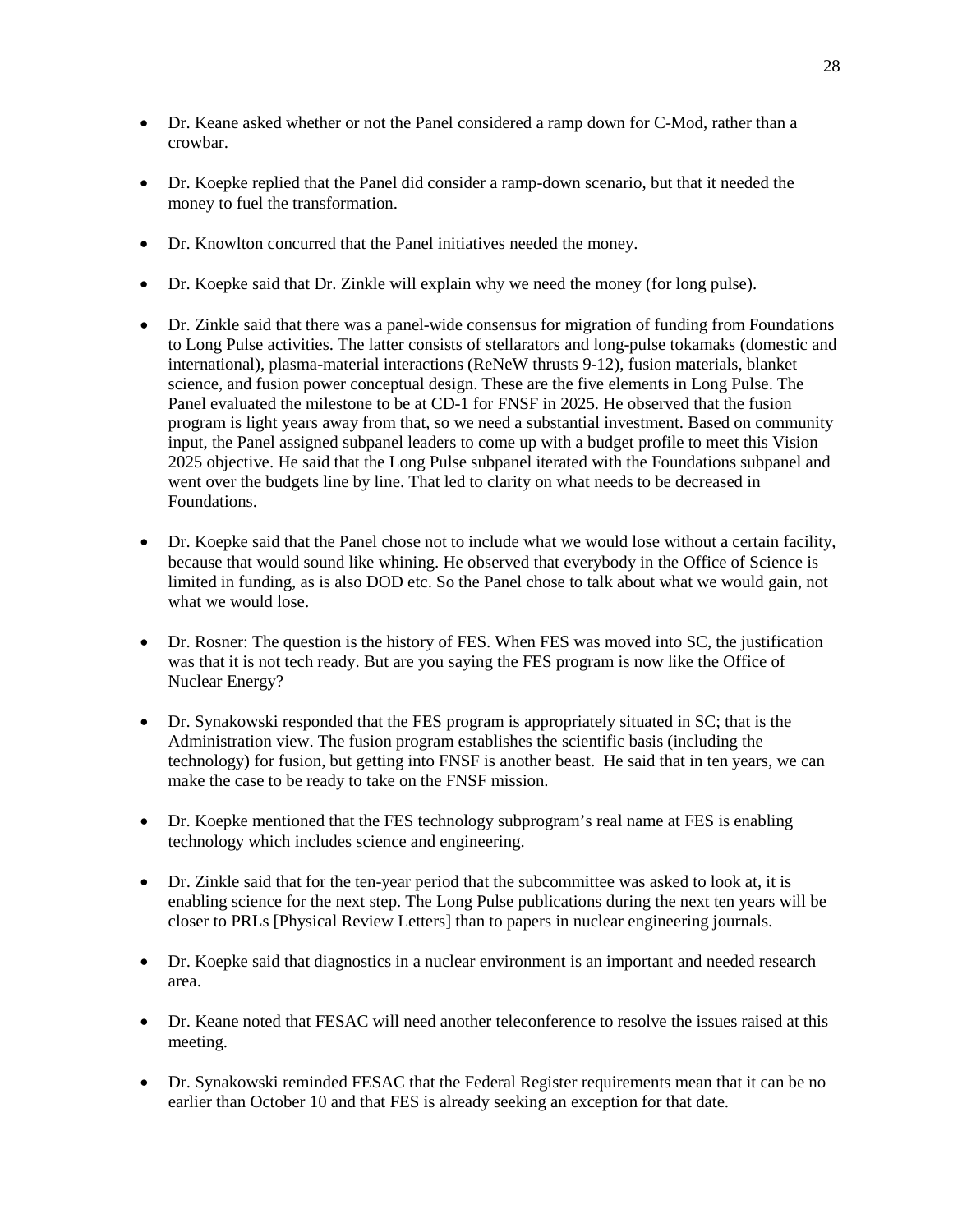- Dr. Keane recommended that FESAC prepare to meet on October 10 via public phone call. He asked that the FESAC members send him their comments by 11 pm tonight. He asked that the FESAC members let him know if they want their comments to be unattributed.
- Dr. Bhattacharjee said it is important for him to have the budget numbers.
- Dr. Koepke said that the Panel feels it has delivered its report and thinks its job is done.
- Dr. Keane said that we might wordsmith the report or write a transmittal letter that urges Dr. Synakowski to address certain things in the FES plan.
- Dr. Cohen responded by saying no, we have to deal with the FESAC document; the FES plan is separate.
- Dr. Barish noted that FESAC is responsible for sending a report to SC-1. It will be considered by FES in developing its strategic plan.
- Dr. Koepke requested that if FESAC asks the Panel to do anything, it will comply, but please be very specific. Without further instructions, the Panel feels that it has fulfilled its duty.
- Dr. Keane agreed.
- Dr. Barish reminded the FESAC members to attend the ethics briefing tomorrow at 8:30 a.m. to receive guidance about how to handle the draft report between now and October 10. For example, groups of 11 FESAC members, or more, are not allowed to discuss this report.

Note: the FESAC recording secretary was not present at the ethics briefing.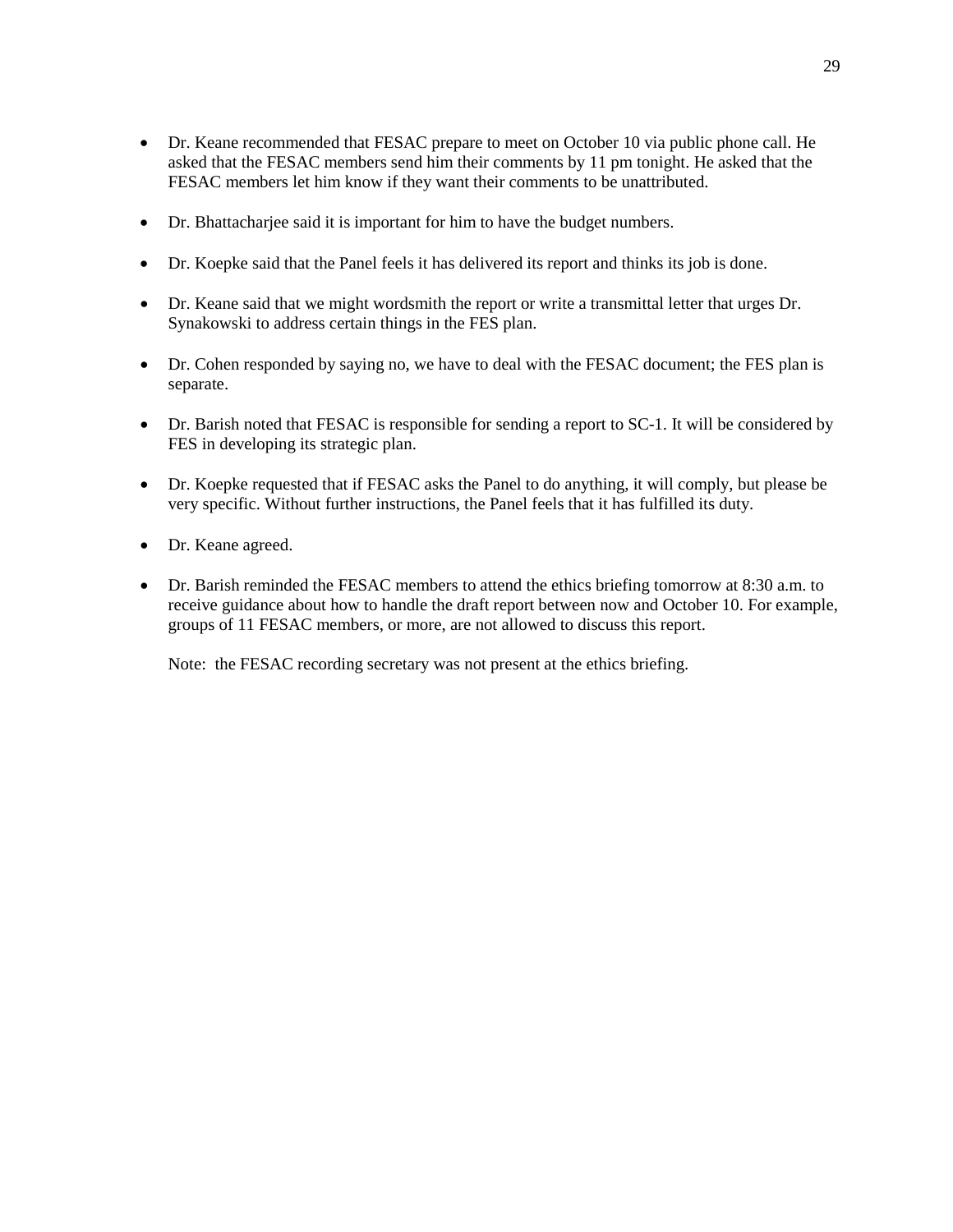# **8. Multidisciplinary Team Science from the Office of Biological and Environmental Research (Dr. Sharlene Weatherwax)**

This presentation follows a new tradition at recent FESAC meetings that the meeting includes presentations outside the narrow scope of the charge to the FESAC committee (in this case, to receive, discuss, and possibly vote on the SP Panel report).

The major thrust of this talk was how Office of Biological and Environmental Research (BER) has changed the way it manages multidisciplinary team science over the past several years. Dr. Weatherwax noted that other agencies can drill down farther, but BER tries to integrate it all. BER research spans microns to kilometers to the entire Earth, and seconds to years to centuries. BER research and facilities are managed within and across two divisions: Biological Systems Science and Climate & Environmental Sciences. BER also manages three Bioenergy Research Centers (LBNL, Wisconsin & Michigan State, ORNL): single focus, multi-disciplinary, team-based transformational science. Each center has authority and responsibility to reallocate resources and personnel to meet their milestones.

## **QUESTIONS**

- Dr. Rosner: How does the program collaborate with other agencies?
- Dr. Weatherwax said that BER does a lot of such collaboration. It has a three-agency modeling effort with NSF, NNSA, and BER.
- Dr. Rej admired how BER has refreshed and refocused itself on multidisciplinary topics. He asked, what does it take to make those cultural changes in the community and how did you deal with the appropriators?
- Dr. Weatherwax responded that some things we were directed to do, so we need to be prepared. She said that they asked themselves the questions: Where are the gaps? What are other agencies doing? So, they held lots of workshops and town hall meetings and had lots of communication with all the major stakeholders.
- Dr. Cohen raised two issues. First, ReadyTalk is going away (as sponsored by SC), so we will have to come up with our own solutions and figure out compatibility. Second, SC rolled out a new policy on making data available, but he is a bit skeptical about investing taxpayers' dollars in something that did not need fixing. He asked who will pay for the servers. He asked that someone please watch these two issues.
- Dr. Weatherwax responded by saying that she was shocked by the loss of ReadyTalk, but we will make a transition. She observed that there are many other tools [i.e. Internet-based applications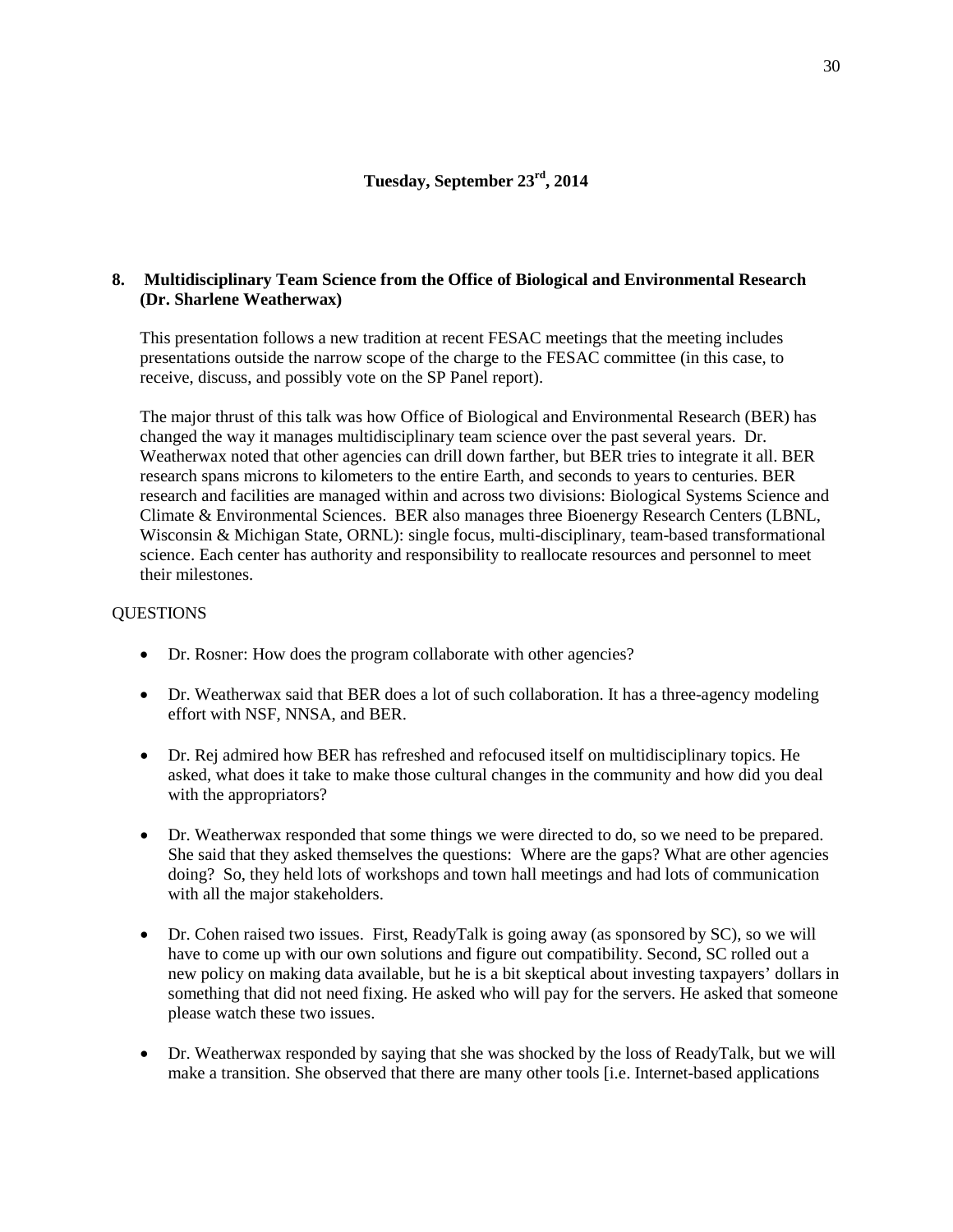for remote meetings] out there. As for data management, she observed that this issue has been in the works for some time. BER started doing it a long time ago.

- Dr. Neilson said that FES has some experience with multi-lab projects to do science and build things. He was struck by the close interaction between the BER program managers and the researchers in the field. Some resist it, and some welcome it. He asked how large is your office.
- Dr. Weatherwax said that she has a budget of \$600M and a staff of 30. Her program managers are happy to get preprints of papers coming out.
- Dr. Foster asked how long the Bioenergy Centers have been around.
- Dr. Weatherwax responded that they were set up after a workshop. Initially they had a five-year lifetime. They were doing well, so we renewed them for another five years. This summer they had another workshop on what the challenges are. They have not yet decided what to do at this point.

# **9. US ITER Project Progress: Mr. Brad Nelson**

A second Tuesday presentation was provided by Brad Nelson on the progress being made by the US ITER project. This talk was shortened from its originally scheduled 45 minutes because the ethics briefing that started at 8:30 a.m. ran longer than scheduled.

The main point of the talk was to convey to FESAC that the United States in particular and ITER in general are actually making progress fabricating components for ITER construction, many of them large, expensive, and high-tech. The talk consisted mostly of photographs of the fabrication facilities and the components themselves. For scale, he observed that the size of the tokamak itself is about the same as that of the Jefferson Memorial. The neutral beam is almost the same size.

The United States is responsible for delivering the water-based cooling system to ITER. He discussed a technical issue with this system, that being that as the water is irradiated with neutrons, the isotope nitrogen-16 is generated, which is highly radioactive and cooks the surrounding pipes.

# **QUESTIONS**

- Dr. Foster asked: Will ITER recycle the water or scrub it?
- Mr. Nelson responded: Recycle the water.
- Dr. Foster asked whether ITER will capture the hydrogen from each shot or exhaust it.
- Mr. Nelson replied: It is captured in the cryopumps and then regenerated.

# **10. Committee of Visitors' Presentation (Dr. Amitava Bhattacharjee)**

This 30-minute presentation, originally scheduled for 10:45 a.m., was cancelled due to the time overrun of the ethics briefing. It will be made available on the FESAC web site.

Dr. Bhattacharjee, the COV chair, told the FESAC members that if they have any issues with the COV membership or the issues, please let him know.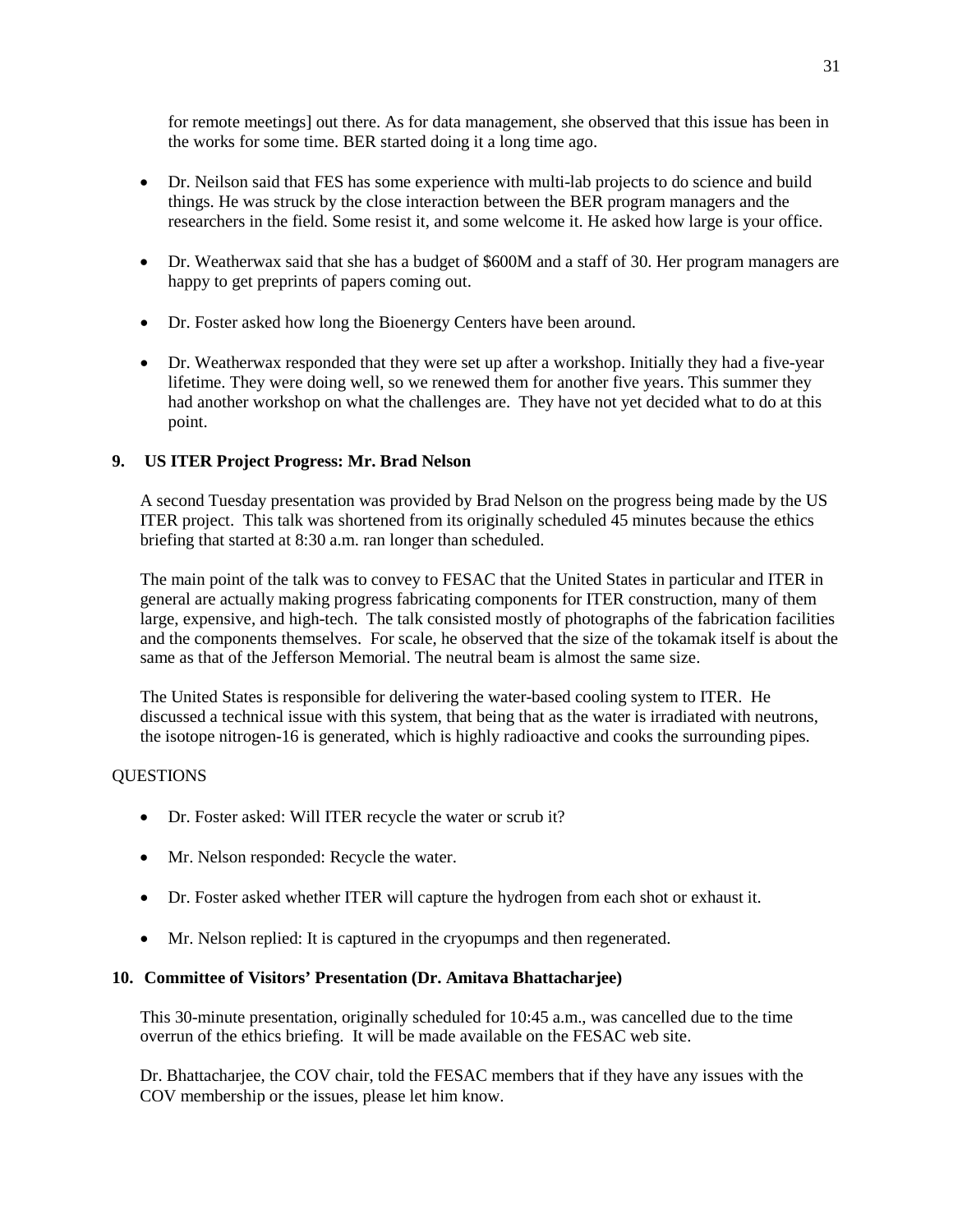# **Dr. Keane reassumes chair.**

# **11. Further Discussion of Strategic Planning Panel Report**

- Dr. Keane said that Mrs. Shahida Afzal [DOE administrative assistant] is passing out an integrated summary of FESAC members' comments sent to him by email. The comments are anonymous. He asked that FESAC members send him any further comments by this Friday. He said that FESAC will vote on the revised report at the next meeting, on October  $10<sup>th</sup>$ . FESAC members may have individual discussions with Panel members (Dr. Koepke will provide points of contact: Drs. Zinkle, Wootton, Knowlton, Rej, and Correll). FESAC members need to work on an individual basis until we meet as a Federal Advisory Committee. Information will be given to Dr. Barish, who will distribute it to the whole committee. He said that for the remainder of today, we will discuss the budget. Based on yesterday's discussion, this is what we need to focus on in order to understand the impacts and where they come from.
- Dr. Greenfield asked that FES check if he can cast an absentee ballot since he will be in France at the ITER STAC meeting.

## Budget discussion

- Dr. Koepke showed the Zinkle presentation. He said the Panel used the white paper by Ray Fonck presented at the June open meeting of the Panel.
- Dr. Rej observed that if you really want to go to the fusion nuclear science mission, then certain strategic deliverables are needed. The money for it comes from either Foundations or DPS.
- Dr. Koepke noted that examples of possible major program additions in the second five-year term are the following: capability in fusion nuclear science, a stellarator, major upgrades to an existing facility, and a PMI facility (toroidal or linear).
- Dr. Bhattachariee asked: How were you thinking of using a stellarator?
- Dr. Koepke replied that he would address that after discussing the budget.
- Dr. Koepke said the Panel was looking twenty years out to figure out what needed to be done by ten years out. The Panel looked at the Meade roadmap, the Tony Taylor white paper, and the long pulse-related ReNeW thrusts. The Panel also looked at the contribution of major facilities to PMI science and technology issues, and to materials degradation science and tech issues.
- A money slide was then displayed, providing a visual flow of materials research and facilities needed to accomplish that research in preparation for a FNSF (early DEMO).
- Dr. Neilson noted that this slide or a version of it was presented at one of the meetings. He asked where the estimates came from.
- Dr. Koepke: Dr. Rej will answer.
- Dr. Neilson reminded FESAC that he was a co-author on this white paper. It was intended to be a low-cost approach, not to get you all the way to readiness for FNSF or CD-1.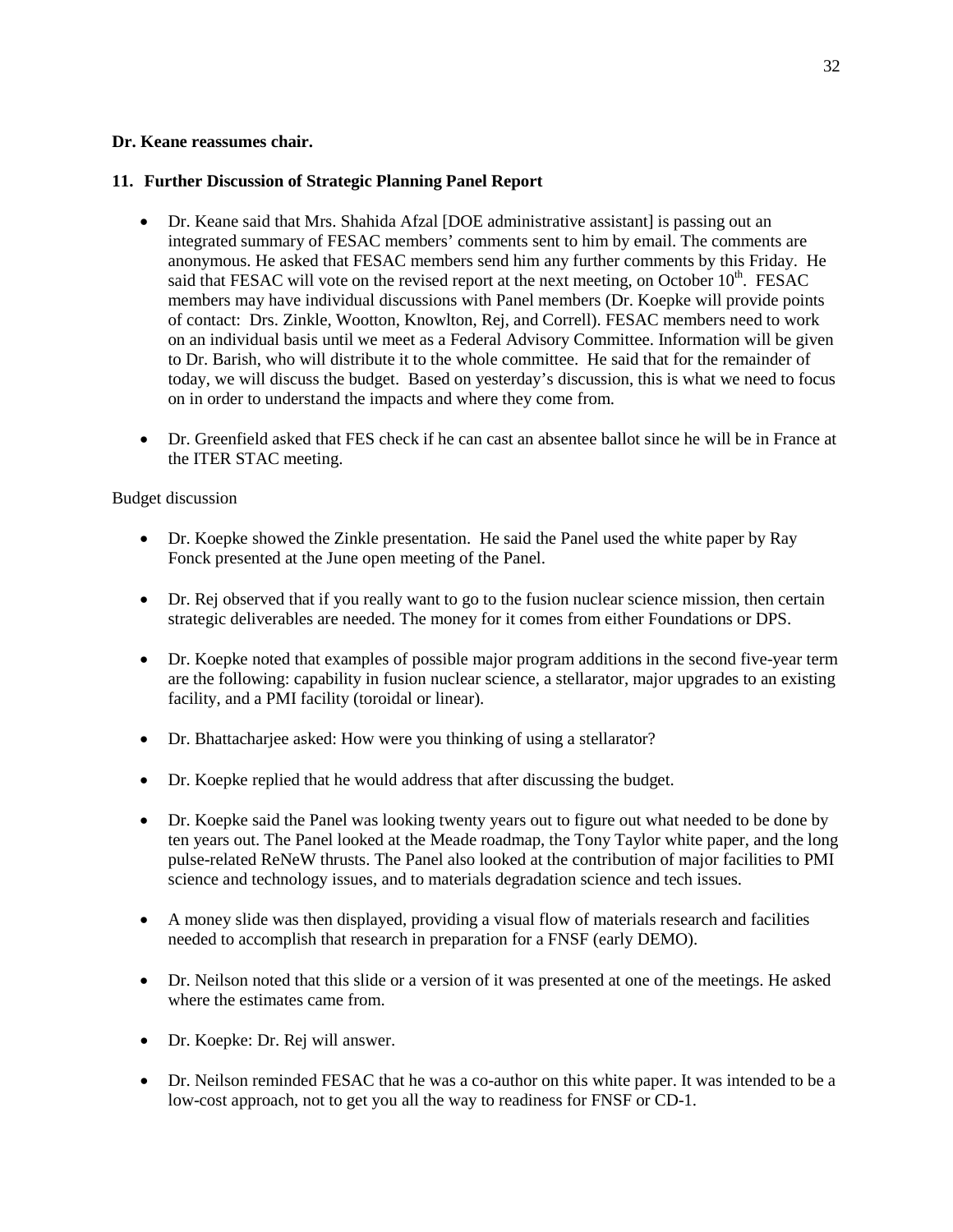- Dr. Koepke replied that the Panel interpreted it that way.
- Dr. Rej said that one can construct a significant, yet realistic, work plan. The Panel got down to the \$1M level of resolution. He noted that the Panel learned that Fossil Energy has a research program in oxide steels, which could be leveraged.
- Dr. Bhattacharjee asked about a Conceptual Design Review.
- Dr. Rej responded by saying that is a diamond on the Meade plot. He said this is our assessment of what research is needed to make a decision on configuration, materials, etc.
- Dr. Keane questioned whether or not \$17.5M gets you to CD-1 in 2024.
- Dr. Rej replied that we do not promise CD-1, only to have enough information to make a design and confidently go forward with a project. CD-1 involves engineering decisions.
- Dr. Keane asked whether Dr. Rej is looking for about \$110M over 10 years.
- Dr. Rej replied affirmatively. He observed that shutting down a facility is tough, but we need the team associated with a shut-down facility to continue in the program. He said this is why the Panel report has a strong recommendation to increase international collaborations. Also, in the Panel report, freed-up operations money would go toward materials science research. That [termination of Alcator C-Mod program] is how the Panel found the funding for these new initiatives. He observed that the [C-Mod] researchers continue to do research, albeit on other facilities, domestic and international. The funding that is freed up will go toward long pulse research. He noted that otherwise there is no way to move the science toward preparing for a billion-dollar-class FNSF facility. That causes risk for DPS, but these were the only options the Panel could find.
- Dr. Koepke said that the Panel also used the time axis to find out how to make things happen. It needed to put a time stamp at certain decision points.
- Dr. Neilson said he appreciated this explanation. He stated that he doodled with some similar things, to familiarize himself with the budget numbers. He thinks the Panel followed a reasonable process. The Panel is doing budgeting, not bottoms-up estimating, like executives at a company doing strategic planning. The Panel did the right thing by not promising CD-1 since these estimates are in their infancy. Since the Panel report talks about moving money from Foundations to Long Pulse, he was hoping to see a pie chart for 2015 and 2025 to show what is being recommended as a shift in priorities.
- Dr. Koepke said that the Panel decided that that would be overly prescriptive, so it preferred to say it in words.
- Dr. Keane asked about the impact statements. For Scenario 4, he asked whether the Panel has the totals for the budget categories. He noted that the entire community must understand these impacts.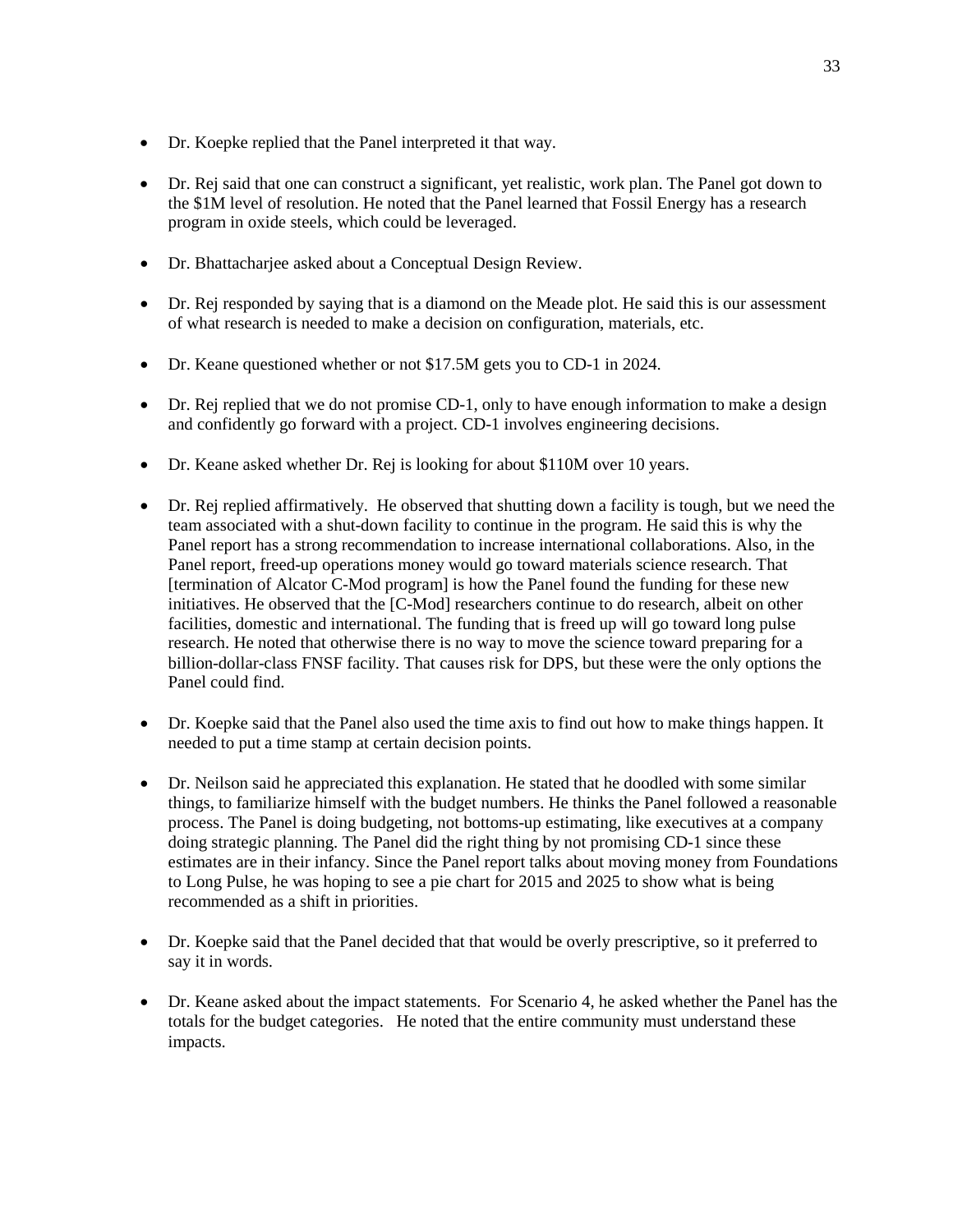- Dr. Koepke replied that the Panel was charged to do a prioritization assessment, not impacts. If FESAC wants the Panel to do that, it can. The Panel focused on ranking priorities and fitting things into budgets. You [Dr. Keane] are talking about what is not there.
- Dr. Keane stated that we need to comment on impacts.
- Dr. Koepke asked the FESAC members whether or not they are asking the Panel to put the grayed-out material in the report. He wanted to know if this is an action item. He stated that he thinks that would be too much detail.
- Dr. Synakowski commented that whatever you recommend (tiers, what's in and out), if FES accepts these recommendations, it will need detailed budgeting—and this is what FES is paid to do. In the transmittal letter, FESAC might recommend a rigorous budgeting exercise to accompany acceptance of these recommendations.
- Dr. Bhattacharjee observed that the Panel started with Scenario 1, which is fairly favorable from a funding perspective. By the time the Panel got to Scenario 4, which is actually where FES starts from, it sounded like scenario 1 lite. It didn't sound too bad. So he is concerned that staffers will give us that scenario. He stated that the damage to the program is not reflected in the report. He noted that we should give Congress plenty of ammunition to do something good for us.
- Dr. Synakowski cautioned that we must be careful how you capture that. If the community comes across as unable to do something exciting for a quarter of a billion dollars, that is unhelpful.
- Dr. Koepke stated that the Panel started off with a non-status-quo vision. The Panel actually started with lowest scenario. Later, the Panel decided to use the highest scenario as the reference. There was a deliberate attempt to make each scenario be impactful, and there was an explicit intent to avoid complaining about the lowest cenario.
- Dr. Keane asked whether the Panel has a table that shows how the money changes among the three budget categories for the four scenarios.
- Dr. Koepke replied that we do, but the numbers have uncertainty. Putting numbers on this is flawed. But he observed that maybe we could do something without numbers.
- Dr. Keane said that this sort of table will be the first thing requested to show relative change with each scenario.
- Dr. Neilson agreed: the charge asked us to do numbers, because the scenarios were given in numbers.
- Dr. Koepke disagreed: the charge gave smooth curves, and the Panel was asked to rank priorities.
- Dr. Synakowski said the transmittal letter might comment on the FESAC non-role for detailed budgeting.
- Dr. Keane agreed: he said we should make it clear that this report is not a detailed budget. Nevertheless, to understand the recommendations, FESAC needs to look under the hood.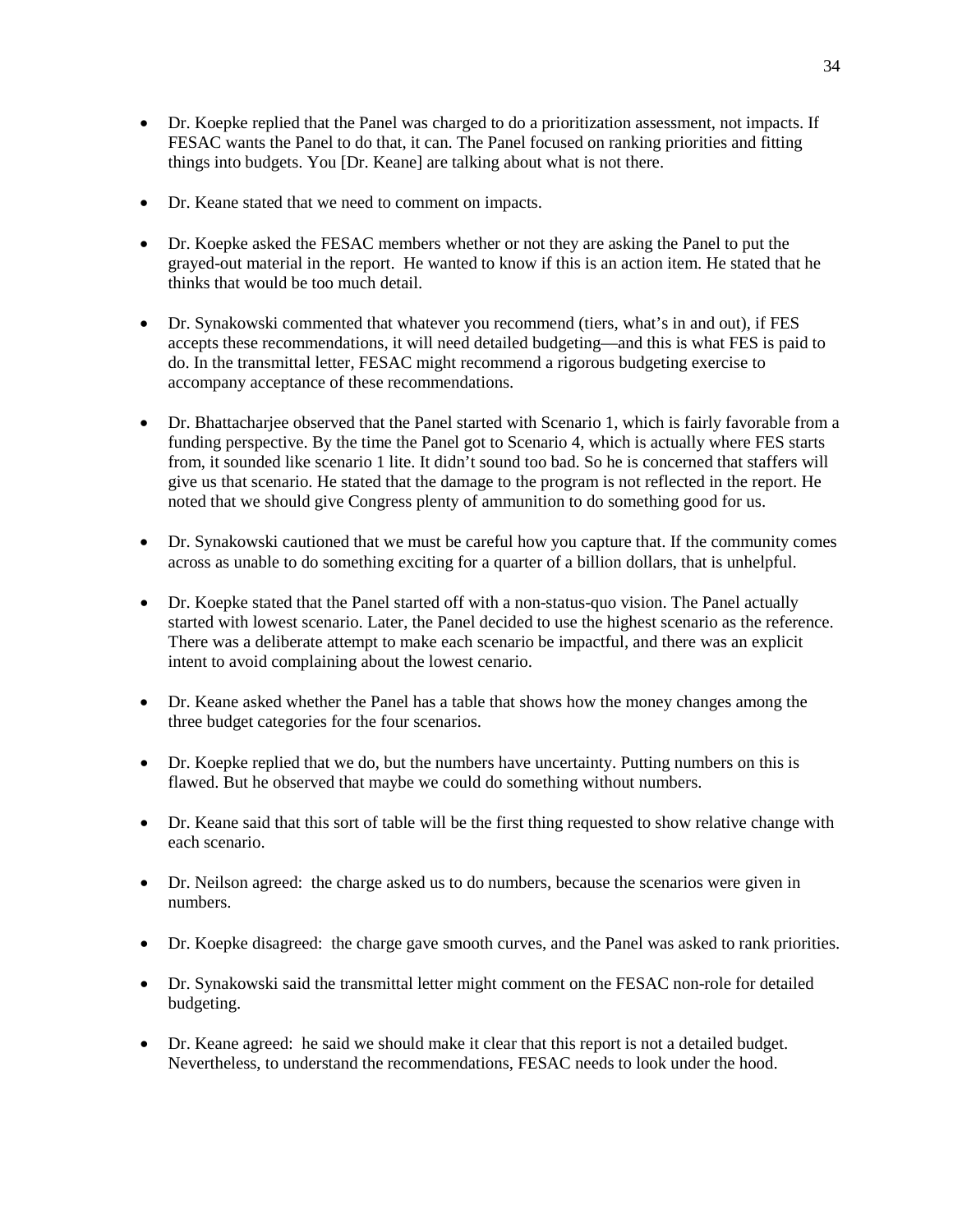- Dr. Rapp said this was a very good exercise to show that the program needs to shift even under the most restrictive budget.
- Dr. Koepke reminded FESAC that the Panel was not asked to create a strategic plan, but to prioritize.
- Dr. Keane said he is not sure we should put it in the report, but that FESAC needs the budget numbers to make a strong decision.
- Dr. Cohen said that regarding pages 42-43 of the report (chapter 6), he is adamant that in describing the differences in the program under the different scenarios, the Panel chose to report its conclusions at an extremely high level. He agrees that these are estimates, but he believes it needs more words to specify what the programs would be at different budget levels. The Panel report is not detailed enough for him. He requested that the Panel report include more words, even though it should stop short of the numbers. He requested more exposition of the priorities.
- Dr. Koepke asked that FESAC take DPS as an example. He asked whether FESAC wants a table with scenarios on one axis, and Foundations, Long Pulse, and DPS on the other axis and would this be only for FESAC information? The Panel had a contentious discussion of whether to take funds from run weeks or from DPS for a given budget scenario.
- Dr. Rapp suggested that perhaps add an appendix to explain the methodology, or do a case study as an example.
- Dr. Greenfield noted that it would be useful for FESAC to see the numbers, but he is thinking of a Senate staffer reading the report. What would he like them to get out of it? He observed Dr. Rosner's report from last year said the fusion program could not live with the lowest scenario; consequently, that was disregarded by the staffers. He said that we should be clear in the report about the incremental value of Scenario 1 over 4.
- Dr. Keane said that one way to do this is with a table of what you get, and another table of what you don't get. FES gave us a one-pager that bins the current FES budget in the new structure.
- Dr. Bhattacharjee asked whether FESAC could have access to the documents used by the Panel.
- Dr. Koepke replied that the Panel would provide FESAC with any documents it requested. But the Panel did not want to put documents used by the Panel in the report. He stated that the Panel does want Dr. Keane to give the Panel explicit instructions.
- Dr. Barish stated that he would review the comments. The Panel will try to integrate them to make a good report into a great report.
- Dr. Barish reminded the committee that eleven members make a quorum for FESAC.
- Dr. Kim asked about whether or not proxy votes would be allowed in the October  $10^{th}$  vote.

# **Meeting adjourned at 12:07 p.m.**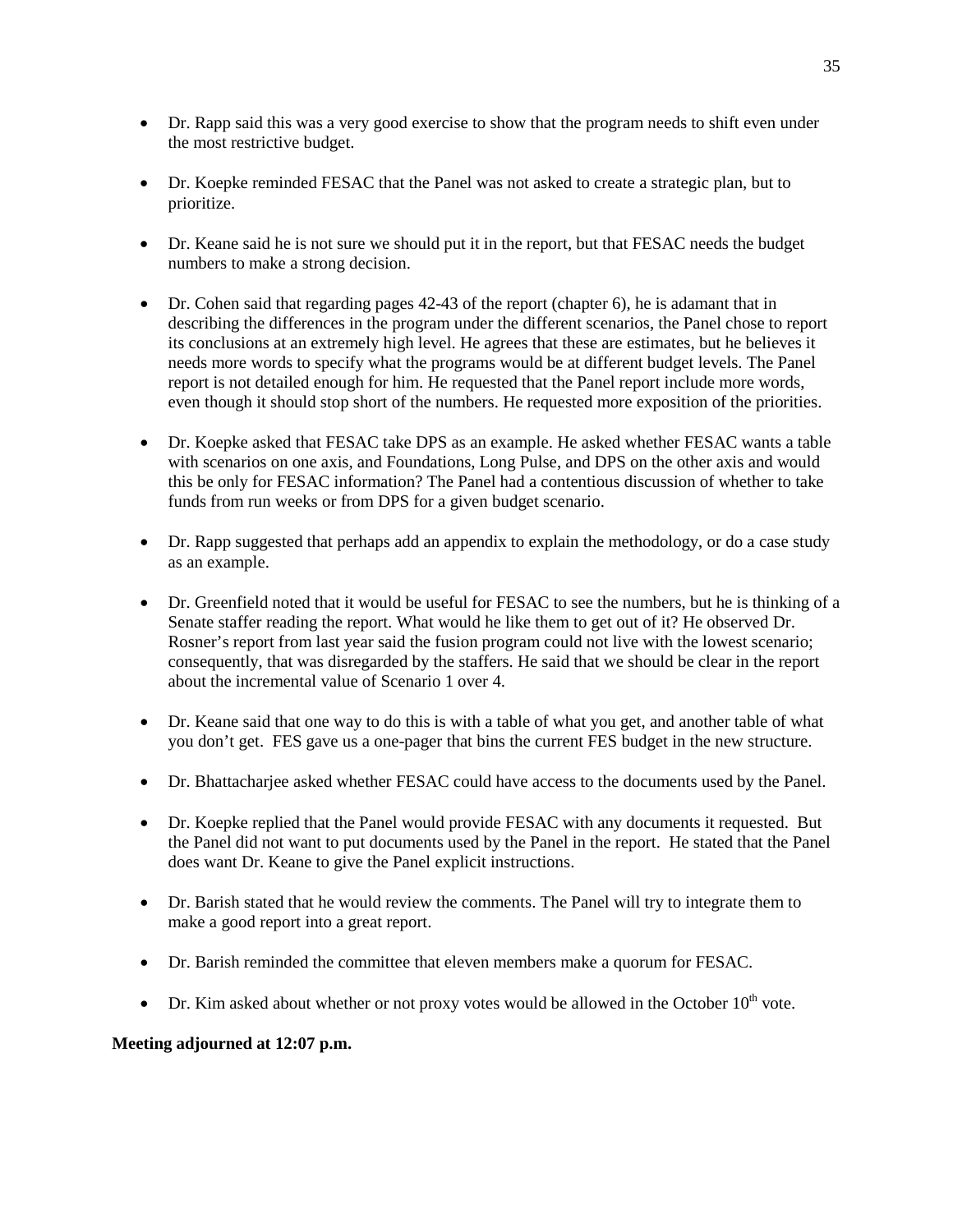# **Appendix A**

**ROLL CALL Committee/Voting Members Present:** Professor Mark Koepke, **Chair** West Virginia University

Dr. Steven Zinkle, **Vice Chair** University of Tennessee, Knoxville

Professor Amitava Bhattacharjee Princeton Plasma Physics Laboratory and Princeton University

Dr. Bruce Cohen Lawrence Livermore National Laboratory

Dr. Arati Dasgupta Naval Research Laboratory

Professor John E. Foster University of Michigan, Ann Arbor

Dr. Charles M. Greenfield General Atomics

Dr. Richard J. Groebner General Atomics

Professor Chris Hegna University of Wisconsin, Madison

Dr. Valerie Izzo University of California, San Diego

Dr. Chris Keane Washington State University

Dr. Jin-Soo Kim FAR-TECH, Inc.

Dr. George H. Neilson Princeton Plasma Physics Laboratory

Dr. Gertrude Patello Pacific Northwest National Laboratory

Dr. Juergen Rapp Oak Ridge National Laboratory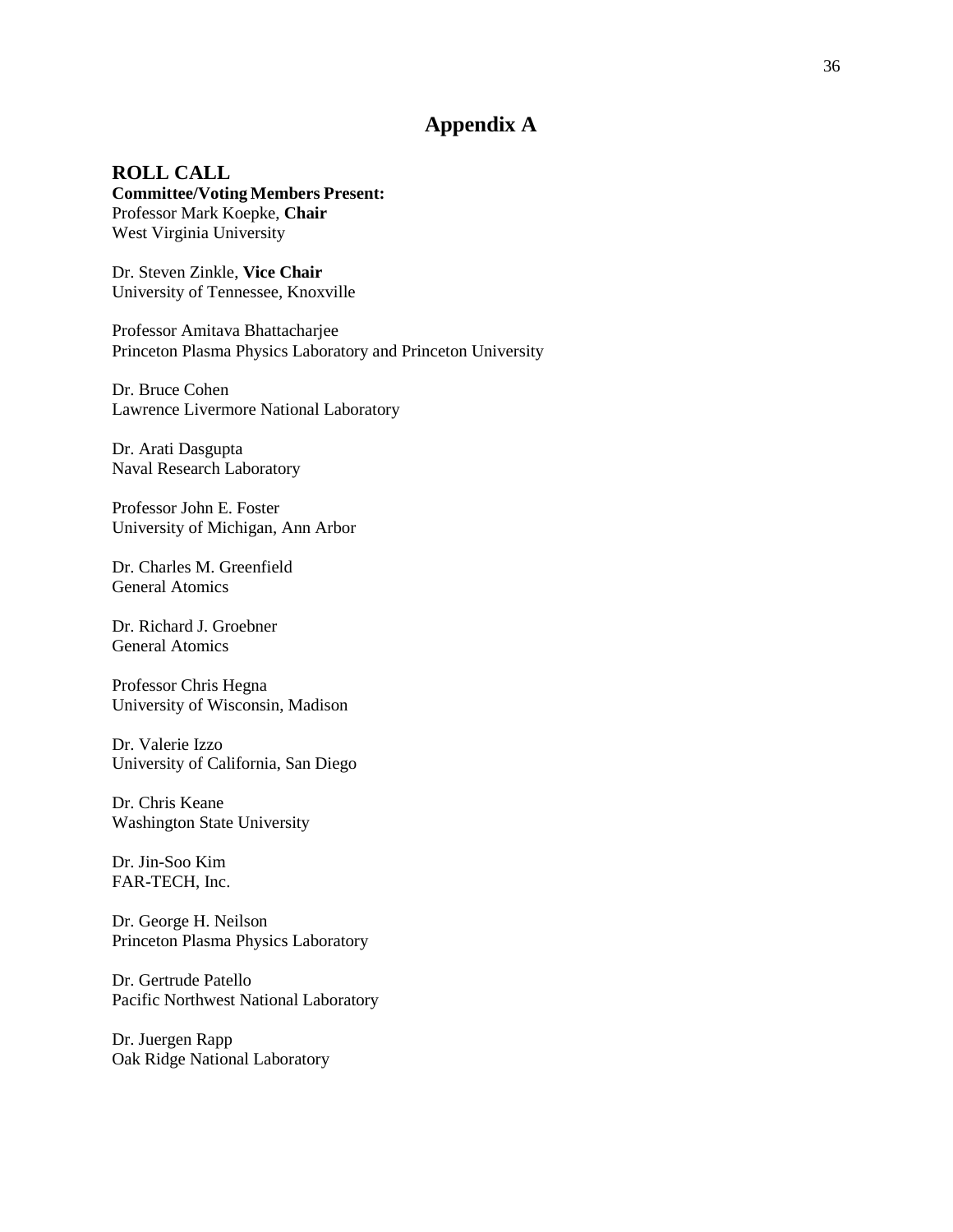# **Appendix A - continued**

Dr. Don Rej Los Alamos National Laboratory

Dr. Robert Rosner University of Chicago

Dr. Linda E. Sugiyama Massachusetts Institute of Technology

Professor Ellen G. Zweibel University of Wisconsin, Madison

## **Liaisons/Ex-Officios Present:**

Professor Fred Skiff **American Physical Society Division of Plasma Physics** Professor of Physics University of Iowa

Dr. Susana Reyes **American Nuclear Society Fusion Energy Division** Lawrence Livermore National Laboratory

## **Liaisons/Ex-Officios Absent:**

Dr. John W. Steadman **Institute of Electrical and Electronics Engineers** Dean of Engineering University of South Alabama

# **DOE Attendees:**

Dr. Dehmer, SC Dr. Brown, SC Dr. Laviolette, SC Mr. Lehman, SC/Contractor Ms. Satsangi, DOE/FE

## **DOE/FES Attendees:**

Dr. Synakowski Mrs. Afzal Dr. Barish Dr. Bolton Dr. Finnegan Dr. Glowienka Dr. Mandrekas Mr. May Mr. Nardella Dr. Pappano Dr. Podder